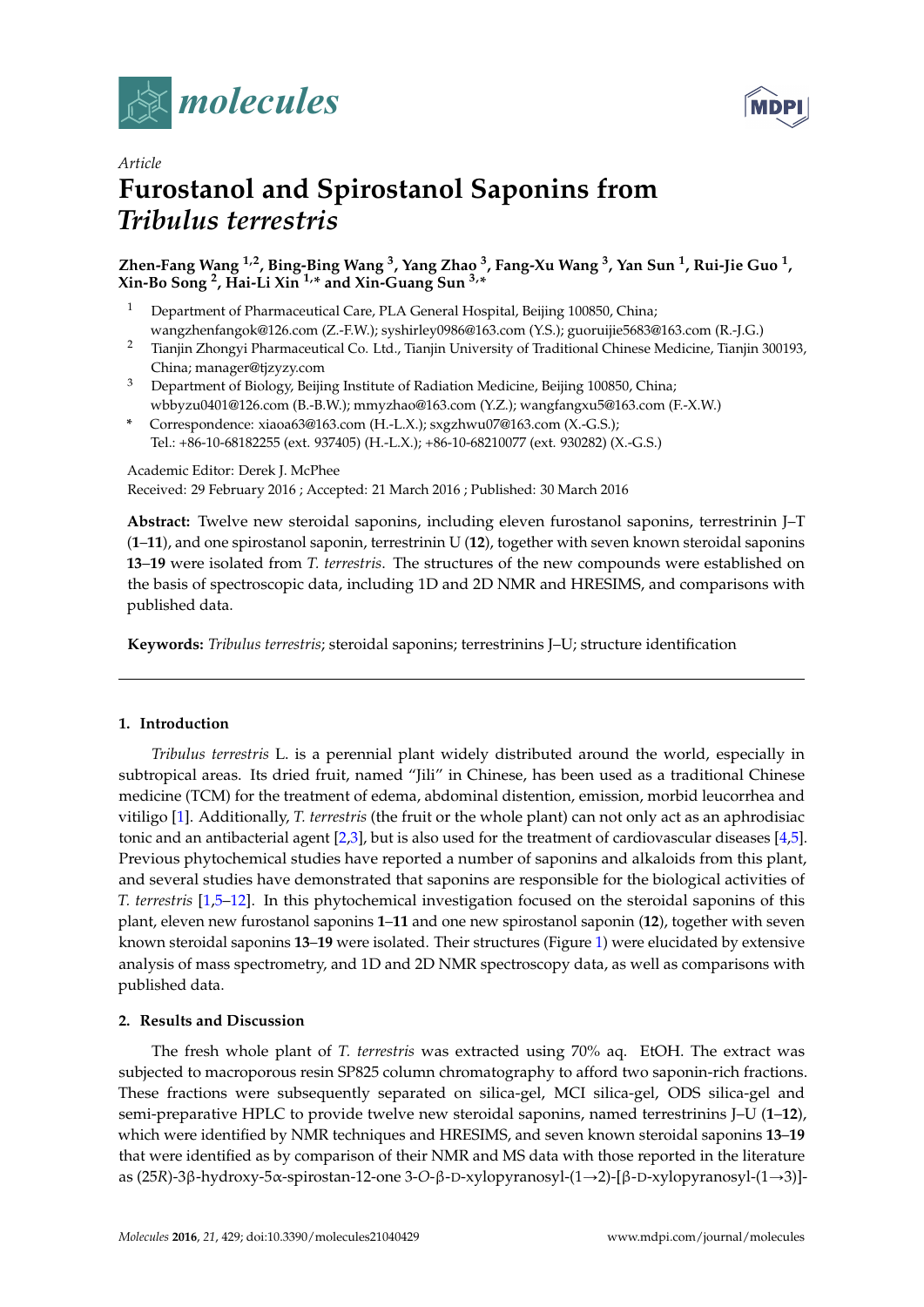β-D-glucopyranosyl-(1Ñ4)-[α-L-rhamnopyranosyl-(1Ñ2)]-β-D-galactopyran-oside (**13**) [\[5\]](#page-12-4), (25*R*)-26-[(β- $D$ -glucopyranosyl)oxy]-5α-furostane-3β,22α-diol 3-O-α-L-rhamno-pyranosyl-(1→2)-[β-D-glucopyranosyl-(1Ñ4)]-β-D-galactopyranoside (**14**) [\[13\]](#page-12-6), (25*R*)-26-[(β-D-glucopyranosyl) oxy-5α-furost-20(22)-en-3β-ol 3-O-β-D-xylopyranosyl-(1→3)-[β-D-xylopyranosyl-(1→2)]-β-D-glucopyranos-yl (1→4)-[α-L-rhamnopyranosyl  $(1\rightarrow 2)$ ]- $\beta$ -D-galactopyranoside (15) [\[14\]](#page-12-7), 25S-terrestrosin I (16) [\[15\]](#page-12-8), 25R-terrestrosin I (17) [15], parvispinoside A (**18**) [\[16\]](#page-13-0), and parvispinoside B (**19**) [\[16\]](#page-13-0). rhamnopyranosyl(1→2)]-β-D-galactopyranoside (**15**) [14], 25*S*-terrestrosin I (**16**) [15], 25*R*-terrestrosin I

<span id="page-1-0"></span>

**Figure 1.** Steroidal saponins **1**–**19** isolated from *Tribulus terrestris*. **Figure 1.** Steroidal saponins **1**–**19** isolated from *Tribulus terrestris*.

Compound 1 was isolated as a white powder and its molecular formula was determined to be  $C_{61}H_{100}O_{31}$  by the HRESIMS  $[M - H]$ <sup>-</sup> ion peak at  $m/z$  1327.6162 (calcd. 1327.6170). The <sup>1</sup>H-NMR spectrum of **1** showed two methyl singlets at δ 0.76 (3H, s, Me-18) and 0.87 (3H, s, Me-19), two methyl doublets at δ 1.31 (3H, d, *J* = 7.2 Hz, Me-21) and 0.97 (3H, d, *J* = 6.6 Hz, Me-27), and one olefinic proton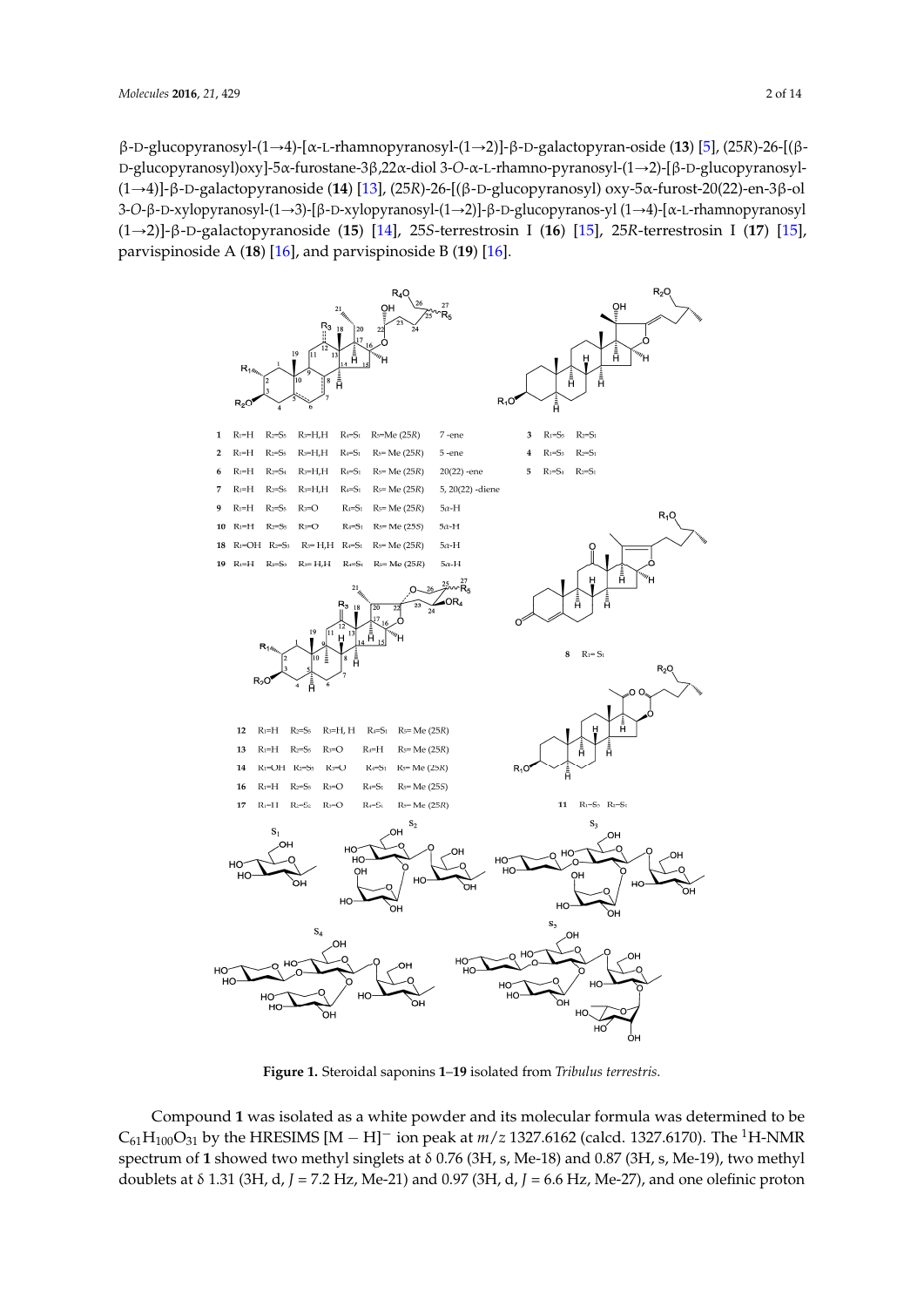at δ 5.09 (br s, H-7). Additionally, it also showed six anomeric proton signals at δ 4.83 (1H, d, *J* = 7.8 Hz, H-1′), 6.20 (1H, s, H-1′′), 4.98 (1H, d, J = 7.8 Hz, H-1′′′), 5.23 (1H, d, J = 7.8 Hz, H-1′′′′), 5.42 (1H, d,  $J = 7.8$  Hz, H-1 $''''$ ), and 4.81 (1H, d,  $J = 7.8$  Hz, H-1 $''''$ ), which indicated that 1 contains six sugar moieties. The <sup>13</sup>C-NMR spectrum exhibited 61 carbons, including two olefinic carbons at δ 118.8 (C-7) *and* 139.0 (C-8). The <sup>1</sup>H-<sup>1</sup>H COSY correlations for δ 5.09 (H-7)/1.67 (H-6a) and δ 2.08 (H-6b)/1.22 (H-5), as well as the HMBC correlations (Figure [2\)](#page-2-0) between δ 0.87 (H-19) and δ 40.3 (C-5), 139.0 (C-8), and 49.3 (C-9) indicated the presence of a double bond between C-7 and C-8.The  $\alpha$  orientation of the C-22 hydroxy group of the aglycone moiety was deduced from the hemiketal carbon signal at δ 110.7 [\[17\]](#page-13-1), and was further confirmed by the ROESY correlation between H-20 (δ 2.19) and H-23 (δ 2.03). The chemical shift difference between the two proton signals of H<sub>2</sub>-26 ( $\Delta \delta_H$  = 0.32 ppm < 0.48 ppm) demonstrated the 25*R* configuration of **1** [\[18\]](#page-13-2). demonstrated the 25*R* configuration of **1** [18].  $\frac{1}{2}$  C-0). The 11-11 COST correlations for 0.0.09 (11-7) i.o. (11-0a) and 0.2.00 (11-0a)  $\frac{1}{2}$  shift difference between the two proton signals of  $\frac{1}{2}$  so  $\frac{1}{2}$  ppm

<span id="page-2-0"></span>

**Figure 2.** Key COSY and HMBC correlations for **1**. **Figure 2.** Key COSY and HMBC correlations for **1**.

The above data assignments for the aglycone moiety of **1** were supported by  $^{1}$ H- $^{1}$ H COSY, HMBC, and HSQC experiments (Figures S3-S5). Furthermore, ROESY correlations between H-5/H-9, H-3, and H-20 indicated that the H-5 is α-oriented and A/B, C/D, and D/E ring junctions are *trans*, *trans*, and *cis*, *respectively, the absence of ROESY* correlations between Me-18/Me-19, H-20 indicated to be two correlations between Me-18/Me-19, H-20 indicated that the H-5 is α-oriented and A/B, C/D, and D/E ring junctions are *trans*, *trans*, and *cis*, respectively. Accordingly, the aglycone moiety of 1 was deduced to be (25*R*)-5α-furost-7-ene-3β,22α,26-triol. The absolute configurations of the sugar units, glucose, galactose, rhamnose and xylose, were identified to be D (glucose, galactose, and xylose) and L (rhamnose), respectively, by GC analysis. Furthermore, the proton spin systems and the carbon resonances of each sugar were fully assigned by <sup>1</sup>H-<sup>1</sup>H COSY, HSQC, and HMBC spectra of **1**.  $\frac{1}{2}$ . The sugar sequence and its linkage to the age to the age to the age to the aglycone and its linkage to the age to the age to the age to the age to the age to the age to the age to the age to the age to the age

The large coupling constants ( ${}^{3}J_{1,2}$  > 7 Hz) were consistent with the β-configuration of glucose, galactose, and xylose [\[19–](#page-13-3)[21\]](#page-13-4), while the carbon signals for  $\delta$  72.5 (C-3'') and  $\delta$  69.3 (C-5'') provided evidence for α-configuration of rhamnose [\[19\]](#page-13-3). The sugar sequence and its linkage to the aglycone were ascertained by long-range correlations between δ 6.20 (H-1<sup>11</sup>) and δ 76.5 (C-2<sup>1</sup>), δ 4.98 (H-1<sup>111</sup>) and δ 81.3 (C-4'), δ 5.23 (H-1'''') and δ 87.6 (C-3'''), δ 5.42 (H-1''''') and δ 81.5 (C-2''''), δ 4.83 (H-1')  $P_2$ (C), 15,401(T), 15 and  $\delta$  77.0 (C-3), and  $\delta$  4.81 (H-1<sup>111111</sup>) and  $\delta$  75.3 (C-26) in the HMBC spectrum (Figure [2\)](#page-2-0). Thus, **1**, C61H100O31, as determined by HRESIMS (*m*/*z* 1327.6230 [M − H]−). Comparison of the NMR data of compound **1** was elucidated as (25*R*)-26-[(β-D-glucopyranosyl)oxy]-5α-furost-7-ene-3β,22α-diol 3-O-β-D-xylo-pyranoseyl-(1→2)-[β-D-xylopyranosyl-(1→3)]-β-D-glucopyranosyl-(1→4)-[α-L-rhamnopyranosyl-(1→2)]-β-D-galacto-pyranoside, which was named terrestrinin J.

Compound 2 was obtained as a white amorphous powder with the same molecular formula  $\frac{1}{2}$  O as determined by HPECLAS (w.  $\approx 1227,6220$  LA Ultimated of the structure of the structure of  $\frac{1}{2}$  to be structure of  $\frac{1}{2}$  to be structure of  $\frac{1}{2}$  to be structure of  $\frac{1}{2}$  to be structure of as  $1, C_{61}H_{100}O_{31}$ , as determined by HRESIMS ( $m/z$  1327.6230 [M – H]<sup>-</sup>). Comparison of the NMR data of **2** with those of **1** (Tables [1](#page-4-0) and [2\)](#page-5-0) indicated that the structure of **2** is similar to that of **1**, expect the B ring. The signals at  $\delta$  141.0 (C-5), 121.7 (C-6) and  $\delta$  5.28 (H-6) indicated the double bond at C-5 and C-6 in **2**. Thus, the aglycone of **2** was identified as (25*R*)-furost-5-ene-3β,22α,26-triol. The whole structure of **2** was finally confirmed by the 1D and 2D NMR experiments which indicated the structure of **2** to be (25*R*)-26-[(β-D-glucopyranosyl)oxy]-furostan-5-ene-3β,22α*-*diol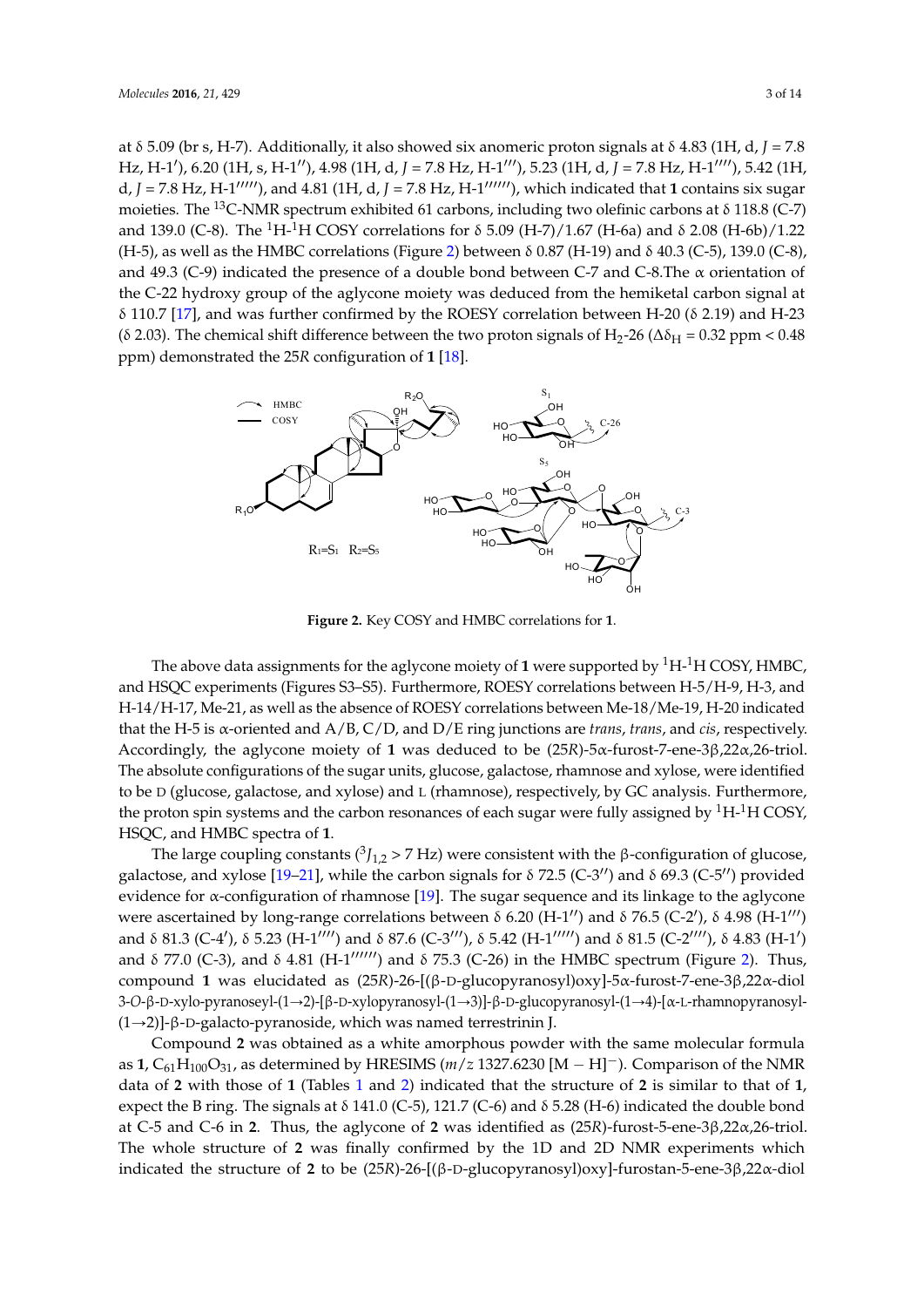3-O-β-D-xylo-pyranosyl-(1→2)-[β-D-xylopyranosyl-(1→3)]-β-D-glucopyranosyl-(1→4)-[α-L-rhamnopyranosyl-(1Ñ2)]-β-D-galactopyranoside, named terrestrinin K.

| Position                       | $\mathbf{1}$  | $\overline{2}$ | 3             | $\boldsymbol{4}$ | 5             | 6             | 7             | $\bf 8$      | 9             | 10            | 11            | 12                |
|--------------------------------|---------------|----------------|---------------|------------------|---------------|---------------|---------------|--------------|---------------|---------------|---------------|-------------------|
| $\mathbf 1$                    | 37.3          | 37.6           | 37.3          | 37.2             | 37.2          | 37.3          | 37.5          | 35.4         | 36.7          | 36.7          | 37.2          | 37.3              |
| $\overline{c}$                 | 30.0          | 30.2           | 30.0          | 29.9             | 29.9          | 29.9          | 30.2          | 32.4         | 29.7          | 29.7          | 29.9          | 30.3              |
| $\ensuremath{\mathfrak{Z}}$    | 77.0          | 77.9           | 77.1          | 77.4             | $77.4\,$      | 77.4          | 78.2          | 197.9        | 76.7          | 76.7          | 77.1          | 77.0              |
| $\overline{4}$                 | 29.9          | 38.9           | 34.4          | 34.9             | 34.9          | 34.4          | 39.3          | 124.8        | 34.2          | 34.2          | 34.5          | 34.4              |
| 5                              | 40.3          | 141.0          | 44.7          | 44.7             | 44.7          | 44.7          | 141.1         | 168.5        | 44.5          | 44.5          | 44.7          | 44.7              |
| 6                              | 34.3          | 121.7          | 29.0          | 28.9             | 28.9          | 29.0          | 121.6         | 34.1         | 28.7          | 28.7          | 28.9          | 29.0              |
| 7                              | 118.8         | 32.4           | 32.3          | 32.2             | 32.2          | 32.6          | 32.4          | $31.6\,$     | 31.7          | 31.7          | 32.1          | 32.4              |
| $\,$ 8 $\,$                    | 139.0         | 31.7           | 34.6          | 34.6             | 34.6          | 35.0          | 31.4          | 34.1         | 34.4          | 34.4          | 34.4          | 35.3              |
| 9                              | 49.3          | 50.4           | 54.3          | 54.2             | 54.2          | $54.4\,$      | $50.3\,$      | 54.7         | 55.8          | 55.9          | 54.5          | 54.4              |
| $10\,$                         | 34.7          | 37.2           | 35.9          | 35.8             | 35.8          | 35.8          | 37.0          | 38.9         | 36.4          | 36.4          | 35.9          | 35.9              |
| $11\,$                         | 21.7          | 21.1           | 20.7          | 20.7             | 20.7          | 21.5          | 21.3          | 37.6         | 38.0          | 38.0          | 20.8          | 21.3              |
| $12\,$                         | 39.6          | 39.9           | 39.5          | 39.5             | 39.5          | 39.9          | 39.7          | 211.8        | 212.9         | 212.9         | 38.4          | $40.1\,$          |
| 13                             | 41.9          | 40.7           | 40.7          | 40.7             | 40.7          | 43.8          | 43.4          | 57.3         | 55.6          | 55.6          | 42.6          | 40.8              |
| 14                             | $55.1\,$      | 56.6           | 56.8          | 56.8             | 56.8          | 54.8          | 55.0          | 53.3         | 55.8          | 55.8          | 53.8          | 56.5              |
| 15                             | 31.8          | 32.5           | 33.4          | 33.4             | 33.4          | 34.9          | 34.5          | 33.8         | 31.8          | $31.8\,$      | 32.3          | 32.0              |
| 16                             | 80.9          | $81.1\,$       | 84.2          | 84.2             | 84.2          | 84.5          | 84.5          | 82.9         | 79.7          | 79.7          | 74.7          | 81.6              |
| 17                             | 63.8          | 63.9           | 68.0          | 68.0             | 68.0          | 64.7          | 64.5          | 56.2         | $55.1\,$      | 55.1          | 66.8          | 62.6              |
| 18                             | 16.5          | 16.4           | 13.8          | 13.8             | 13.8          | 14.5          | 14.1          | 14.1         | 16.2          | 16.2          | 14.0          | $16.6\,$          |
| 19                             | $13.1\,$      | 19.4           | 12.4          | 12.3             | 12.3          | 12.3          | 19.4          | 16.5         | 11.9          | 11.9          | 12.4          | 12.4              |
| $20\,$                         | 41.2          | 40.8           | 76.7          | 76.7             | 76.7          | 103.7         | 103.6         | 103.1        | 41.3          | 41.3          | 205.5         | 42.2              |
| $21\,$                         | 16.3          | 16.4           | 21.9          | 21.9             | 21.9          | $11.8\,$      | 11.8          | 11.6         | 15.3          | 15.3          | $30.5\,$      | 14.9              |
| $22\,$                         | 110.7         | 110.7          | 163.7         | 163.7            | 163.7         | 152.4         | 152.4         | 153.3        | 110.8         | 110.8         | 173.2         | 111.6             |
| 23                             | 37.2          | 37.2           | 91.6          | 91.6             | 91.6          | 23.7          | 23.7          | 23.7         | 37.1          | 37.1          | 35.4          | 40.9              |
| 24                             | 28.4          | 28.4           | 29.9          | 29.9             | 29.9          | $31.5\,$      | 31.5          | 31.5         | 28.4          | 28.3          | 29.1          | $81.6\,$          |
| 25                             | 34.3          | 34.3           | 35.0          | 35.0             | 35.0          | 33.5          | 33.5          | 33.5         | 34.3          | 34.3          | 33.4          | 38.3              |
| 26                             | 75.1          | 75.2           | 75.3          | 75.3             | 75.3          | $75.0\,$      | 75.0          | $75.0\,$     | 75.3          | 75.4          | 74.7          | 65.1              |
| 27                             | 17.5          | 17.5           | 17.7          | 17.7             | 17.7          | 17.4          | 17.4          | 17.3         | 17.5          | 17.5          | 16.9          | $13.5\,$          |
|                                | Gal           | Gal            | Gal           | Gal              | Gal           | Gal           | Gal           | Glc          | Gal           | Gal           | Gal           | Gal               |
| 1'<br>$2^{\prime}$             | 100.3         | 100.6          | 100.2         | 102.3            | 102.5         | 102.5         | 102.5         | 105.0        | 100.2         | 100.2         | 100.2         | 100.2             |
| $3^{\prime}$                   | 76.5<br>76.7  | 76.4<br>76.7   | 76.6<br>76.7  | 73.1<br>75.8     | 73.2<br>75.6  | 73.2<br>75.6  | 73.2<br>75.6  | 75.2<br>78.7 | 76.6          | 76.6<br>76.7  | 76.6<br>76.7  | 76.6<br>76.7      |
| $4^{\prime}$                   | 81.3          | 81.3           | 81.3          | 79.6             | 79.9          | 79.9          | 79.9          | $71.8\,$     | 76.8<br>81.3  | 81.3          | 81.3          | 81.4              |
| $5^{\prime}$                   | $70.7\,$      | $70.7\,$       | 70.7          | 75.5             | 75.4          | 75.4          | 75.4          | 78.5         | 70.8          | 70.8          | 70.7          | $70.7\,$          |
| $6^{\prime}$                   | 60.4          | 60.3           | 60.4          | 60.5             | 60.7          | 60.7          | 60.6          | 62.9         | 60.5          | 60.5          | 60.4          | 60.5              |
|                                | Rha           | Rha            | Rha           | Glc              | Glc           | Glc           | Glc           |              | Rha           | Rha           | Rha           | Rha               |
| $1^{\prime\prime}$             |               |                |               | 105.6            |               |               |               |              |               |               |               |                   |
| $2^{\prime\prime}$             | 101.9<br>72.5 | 101.9<br>72.5  | 102.0<br>72.5 | 81.1             | 105.2<br>81.4 | 105.2<br>81.4 | 105.2<br>81.4 |              | 102.0<br>72.5 | 102.0<br>72.5 | 102.0<br>72.5 | 102.0<br>$72.5\,$ |
| $3^{\prime\prime}$             | 72.7          | 72.7           | 72.7          | 85.6             | 86.8          | 86.8          | 86.8          |              | 72.7          | 72.7          | 72.7          | 72.7              |
| $4^{\prime\prime}$             | 74.1          | 74.1           | 74.0          | 70.7             | 70.5          | 70.5          | 70.5          |              | 74.0          | 74.0          | 74.0          | 74.0              |
| $5^{\prime\prime}$             | 69.3          | 69.4           | 69.4          | 77.6             | 77.6          | 77.6          | 77.6          |              | 69.4          | 69.4          | 69.3          | 69.4              |
| $6^{\prime\prime}$             | 18.5          | 18.5           | 18.5          | 63.1             | 63.0          | 63.0          | 63.0          |              | 18.5          | 18.5          | 18.5          | 18.5              |
|                                | Glc           | Glc            | Glc           | Gal              | Glc           | Glc           | Glc           |              | Glc           | Glc           | Glc           | Glc               |
| $1^{\prime\prime\prime}$       |               | 105.4          | 105.4         | 105.3            | 105.0         | 105.0         | 104.9         |              | 105.3         | 105.3         | 105.4         | 105.4             |
| $2^{\prime\prime\prime}$       | 105.4<br>81.5 | 81.5           | 81.5          | 73.8             | 76.3          | 76.3          | 76.3          |              | 81.5          | 81.5          | 81.5          | 81.5              |
| $3^{\prime\prime\prime}$       |               | 87.6           | 87.6          | 74.0             | 78.8          | 78.8          | 78.8          |              | 87.6          | 87.6          | 87.6          | 87.7              |
| $4^{\prime\prime\prime}$       | 87.6<br>70.4  | 70.4           | 70.4          | 70.5             | 71.1          | 71.1          | 71.1          |              | 70.4          | 70.4          | 70.4          | 70.4              |
| $5^{\prime\prime\prime}$       | 77.8          | 77.8           | 77.8          | 77.6             | 77.8          | 77.8          | 77.8          |              | 77.8          | 77.8          | 77.8          | 77.8              |
| $6$ '''                        | 62.9          | 62.9           | 62.9          | 62.7             | 62.5          | 62.5          | 62.5          |              | 62.9          | 62.9          | 62.9          | 62.9              |
|                                | <b>Xyl</b>    | <b>Xyl</b>     | <b>Xyl</b>    | <b>Xyl</b>       | <b>Xyl</b>    | <b>Xyl</b>    | <b>Xyl</b>    |              | <b>Xyl</b>    | <b>Xyl</b>    | <b>Xyl</b>    | <b>Xyl</b>        |
| $1^{\prime\prime\prime\prime}$ | 105.1         | 105.1          | 105.1         | 104.9            | 104.9         | 104.9         | 105.0         |              | 105.1         | 105.1         | 105.1         | 105.1             |
| $2^{\prime\prime\prime\prime}$ | 75.2          | 75.1           | 75.1          | 75.0             | 75.1          | 75.1          | 75.1          |              | 75.1          | 75.1          | 75.1          | 75.1              |
| 3''''                          | 78.8          | 78.8           | 78.8          | 78.5             | 78.7          | 78.7          | 78.7          |              | 78.8          | 78.8          | 78.8          | 78.8              |
| $4^{\prime\prime\prime\prime}$ | 70.7          | 70.7           | 70.7          | 70.7             | $70.8\,$      | $70.8\,$      | 70.8          |              | 70.8          | 70.8          | 70.7          | 70.7              |
| $5^{\prime\prime\prime\prime}$ | 67.4          | 67.4           | 67.4          | 67.3             | 67.4          | 67.4          | 67.4          |              | 67.4          | 67.4          | 67.4          | 67.4              |
|                                |               |                |               |                  |               |               |               |              |               |               |               |                   |

**Table 1.** <sup>13</sup>C-NMR data of compounds **1**–**12** (δ in pyridine-*d*<sup>5</sup> ).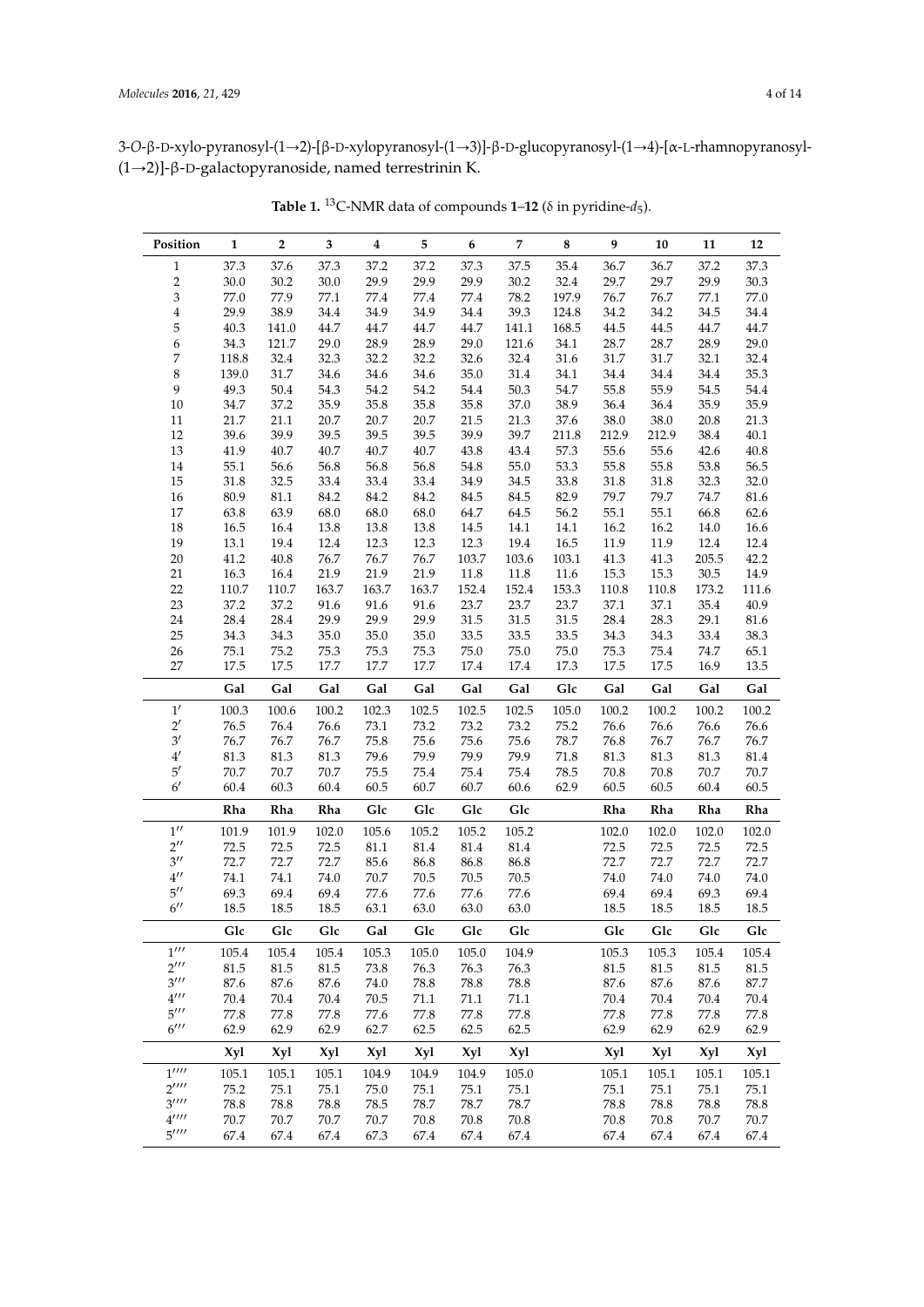<span id="page-4-0"></span>

| Position                                   | Xyl   | Xyl   | Xyl   | Glc   | Glc   | Glc   | Glc   | Xyl   | Xyl   | Xyl   | Xyl   |
|--------------------------------------------|-------|-------|-------|-------|-------|-------|-------|-------|-------|-------|-------|
| 1''''''                                    | 105.8 | 105.8 | 105.8 | 104.9 | 104.9 | 104.9 | 104.9 | 105.8 | 105.8 | 105.8 | 105.8 |
| $2^{\prime\prime\prime\prime\prime}$       | 75.8  | 75.8  | 75.8  | 75.4  | 75.4  | 75.2  | 75.2  | 75.8  | 75.8  | 75.8  | 75.8  |
| $3^{\prime\prime\prime\prime\prime}$       | 79.1  | 79.1  | 79.1  | 78.6  | 78.6  | 78.7  | 78.7  | 79.1  | 79.1  | 79.1  | 79.1  |
| $4^{\prime\prime\prime\prime\prime}$       | 70.9  | 70.9  | 70.9  | 71.8  | 71.8  | 71.8  | 71.8  | 70.9  | 70.9  | 70.9  | 70.9  |
| 5''''''                                    | 67.7  | 67.7  | 67.7  | 78.5  | 78.5  | 78.5  | 78.5  | 67.7  | 67.7  | 67.7  | 67.7  |
| $6$ <sup><math>11111</math></sup>          |       |       |       | 62.9  | 62.9  | 62.9  | 62.9  |       |       |       |       |
|                                            | Glc   | Glc   | Glc   |       |       |       |       | Glc   | Glc   | Glc   | Glc   |
| 1''''''''                                  | 105.0 | 105.0 | 104.9 |       |       |       |       | 105.0 | 105.1 | 104.9 | 106.4 |
| $2^{\prime\prime\prime\prime\prime\prime}$ | 75.3  | 75.3  | 75.4  |       |       |       |       | 75.2  | 75.2  | 75.2  | 75.7  |
| 3''''''                                    | 78.6  | 78.6  | 78.6  |       |       |       |       | 78.7  | 78.7  | 78.6  | 78.6  |
| $4^{\prime\prime\prime\prime\prime\prime}$ | 71.7  | 71.8  | 71.8  |       |       |       |       | 71.8  | 71.8  | 71.7  | 71.8  |
| $5^{\prime\prime\prime\prime\prime\prime}$ | 78.5  | 78.5  | 78.5  |       |       |       |       | 78.5  | 78.5  | 78.5  | 78.0  |
| $6$ <sup><math>111111</math></sup>         | 62.9  | 62.9  | 62.9  |       |       |       |       | 62.9  | 62.9  | 62.9  | 62.9  |

**Table 1.** *Cont.*

**Table 2.** <sup>1</sup>H-NMR data (*J* in Hz) of compounds **1**–**6** in pyridine-*d*<sup>5</sup> (δ in ppm).

| Position       | $\mathbf{1}$             | $\mathbf{2}$           | 3                   | $\overline{\mathbf{4}}$     | 5                   | 6                        |
|----------------|--------------------------|------------------------|---------------------|-----------------------------|---------------------|--------------------------|
| $\mathbf{1}$   | 0.93 <sub>m</sub>        | 0.94 <sub>m</sub>      | $0.80 \text{ m}$    | 0.79 <sub>m</sub>           | $0.78$ m            | $0.78$ m                 |
|                | 1.66 <sub>m</sub>        | 1.70 <sub>m</sub>      | 1.54 <sub>m</sub>   | 1.49 m                      | 1.50 <sub>m</sub>   | 1.50 <sub>m</sub>        |
|                | $1.68 \text{ m}$         | $1.85 \text{ m}$       | $2.01 \text{ m}$    | $1.61 \text{ m}$            | $1.58 \text{ m}$    | $1.58 \text{ m}$         |
| $\overline{2}$ | $2.02 \text{ m}$         | 2.06 <sub>m</sub>      | 2.76 m              | 2.04 <sub>m</sub>           | 2.03 <sub>m</sub>   | $2.03 \text{ m}$         |
| 3              | 3.90 m                   | 3.87 m                 | 3.91 m              | 4.03 m                      | 4.09 <sub>m</sub>   | 4.03 m                   |
|                | 1.69 <sub>m</sub>        | $2.72 \text{ m}$       | 1.66 <sub>m</sub>   | 1.37 m                      | 1.33 <sub>m</sub>   | 1.34 m                   |
| $\overline{4}$ | $1.74 \text{ m}$         | 2.74 <sub>m</sub>      | $1.91 \text{ m}$    | $1.80 \text{ m}$            | $1.77 \text{ m}$    | $1.77 \text{ m}$         |
| 5              | $1.22 \text{ m}$         | $\sim$                 | 0.87 <sub>m</sub>   | 0.90 <sub>m</sub>           | 0.87 <sub>m</sub>   | 0.89 <sub>m</sub>        |
| 6              | 1.67 <sub>o</sub>        | 5.28 m                 | 1.14 <sub>m</sub>   | $1.11 \text{ m}$            | 1.10 <sub>m</sub>   | 1.10 <sub>m</sub>        |
|                | 2.08 <sub>o</sub>        | $\sim$                 | 1.16 <sub>m</sub>   | 1.13 <sub>m</sub>           | $1.12 \text{ m}$    | $1.12 \text{ m}$         |
|                | 5.09 br s                | 1.46 o                 | $0.77$ m            | $0.76$ m                    | $0.77$ m            | 0.79 <sub>m</sub>        |
| 7              | $\overline{\phantom{a}}$ | 1.84 d (15.0)          | 1.47 m              | 1.47 m                      | $1.48 \text{ m}$    | 1.49 m                   |
| $\,$ 8 $\,$    |                          | $1.54 \text{ m}$       | 1.36 <sub>m</sub>   | $1.33 \text{ m}$            | 1.33 <sub>m</sub>   | $1.32 \text{ m}$         |
| 9              | 1.56 br s                | 0.87 <sub>m</sub>      | 0.45 <sub>m</sub>   | $0.45$ m                    | 0.44 <sub>m</sub>   | $0.48$ m                 |
| 10             | $\overline{a}$           | $\Delta \sim 10$       | $\sim$              | $\omega_{\rm{max}}$         | $\omega_{\rm{eff}}$ | $\omega_{\rm{eff}}$      |
| 11             | 1.44 <sub>m</sub>        | 1.40 <sub>m</sub>      | 1.19 <sub>m</sub>   | $1.16 \text{ m}$            | 1.16 <sub>m</sub>   | 1.19 <sub>m</sub>        |
|                | $1.48 \text{ m}$         | $1.42 \text{ m}$       | 1.36 <sub>m</sub>   | 1.35 <sub>m</sub>           | 1.34 m              | 1.39 m                   |
|                | 1.14 <sub>m</sub>        | $1.08 \text{ m}$       | 1.10 <sub>m</sub>   | 1.10 <sub>m</sub>           | 1.10 <sub>m</sub>   | $1.08 \text{ m}$         |
| 12             | 1.70 <sub>o</sub>        | $1.72 \text{ m}$       | 1.84 m              | $1.83 \text{ m}$            | $1.84 \text{ m}$    | $1.68$ m                 |
| 13             | $\sim$                   | $\omega_{\rm{max}}$    | $\omega_{\rm{max}}$ | $\mathcal{L}^{\mathcal{A}}$ | $\sim$              | $\sim 10^{-11}$          |
| 14             | 1.89 m                   | $1.04 \text{ m}$       | $0.91 \text{ m}$    | $0.91 \text{ m}$            | 0.90 <sub>m</sub>   | 0.80 <sub>m</sub>        |
|                | 1.71 <sub>o</sub>        | 1.44 o                 | 1.44 <sub>m</sub>   | $1.45 \text{ m}$            | 1.45 <sub>m</sub>   | 1.44 m                   |
| 15             | $2.02 \text{ m}$         | 2.01 <sub>o</sub>      | 2.02 m              | $2.02 \text{ m}$            | 2.04 <sub>m</sub>   | $2.08$ m                 |
| 16             | 4.99 o                   | 4.94 m                 | 5.18 m              | 5.19 m                      | $5.20 \text{ m}$    | 4.77 m                   |
| 17             | 2.02 <sub>o</sub>        | 1.92 o                 | 2.21 d $(6.6)$      | 2.20 d (6.6)                | 2.21 d $(6.0)$      | 2.42 d (10.2)            |
| 18             | 0.76s                    | 0.87 s                 | 0.86 s              | 0.86s                       | 0.87 s              | 0.70 s                   |
| 19             | 0.87 s                   | 1.04 s                 | 0.84 s              | $0.62$ s                    | 0.63 s              | 0.89 s                   |
| 20             | 2.19 <sub>m</sub>        | 2.22 m                 | $\sim$              | $\sim$ $-$                  | $\sim$              |                          |
| 21             | 1.31 d $(7.2)$           | 1.32 d $(7.2)$         | 1.71 s              | 1.71 s                      | 1.72 s              | 1.63 s                   |
| 22             | $\sim$                   | $\sim$                 | $\omega$            | $\sim$                      | $\sim$              | $\overline{\phantom{0}}$ |
|                | $2.01 \text{ m}$         | $2.01 \text{ m}$       | 4.48 o              | 4.49 o                      | 4.50 <sub>o</sub>   | $2.21 \text{ m}$         |
| 23             | 2.03 <sub>m</sub>        | 2.03 <sub>m</sub>      | $\sim$              | $\sim$                      | $\sim$              |                          |
| 24             | $1.66$ m                 | 1.66 <sub>m</sub>      | 2.27 m              | $2.28 \text{ m}$            | $2.28 \text{ m}$    | 1.46 m                   |
|                | 2.03 <sub>m</sub>        | 2.03 <sub>m</sub>      | 2.39 m              | $2.38 \text{ m}$            | 2.39 m              | $1.82 \text{ m}$         |
| 25             | 1.90 <sub>m</sub>        | $1.91 \text{ m}$       | 2.05 <sub>m</sub>   | 2.07 <sub>m</sub>           | $2.08 \text{ m}$    | $1.94 \text{ m}$         |
|                | $3.60$ dd $(6.0, 9.0)$   | $3.61$ dd $(6.0, 9.0)$ | 3.68 <sub>o</sub>   | 3.69 dd (6.0, 9.0)          | 3.68 <sub>o</sub>   | 3.62 dd (6.0, 9.0)       |
| 26             | $3.92 \text{ m}$         | 3.93 <sub>m</sub>      | $4.02\,\mathrm{o}$  | $3.97$ o o                  | $4.01\,\mathrm{o}$  | 3.94 m                   |
| 27             | 0.97 d (6.6)             | 0.98 d(7.2)            | 1.07 d (6.6)        | 1.08 d(6.6)                 | 1.08 d(6.6)         | $1.04$ d $(7.8)$         |
|                |                          |                        |                     |                             |                     |                          |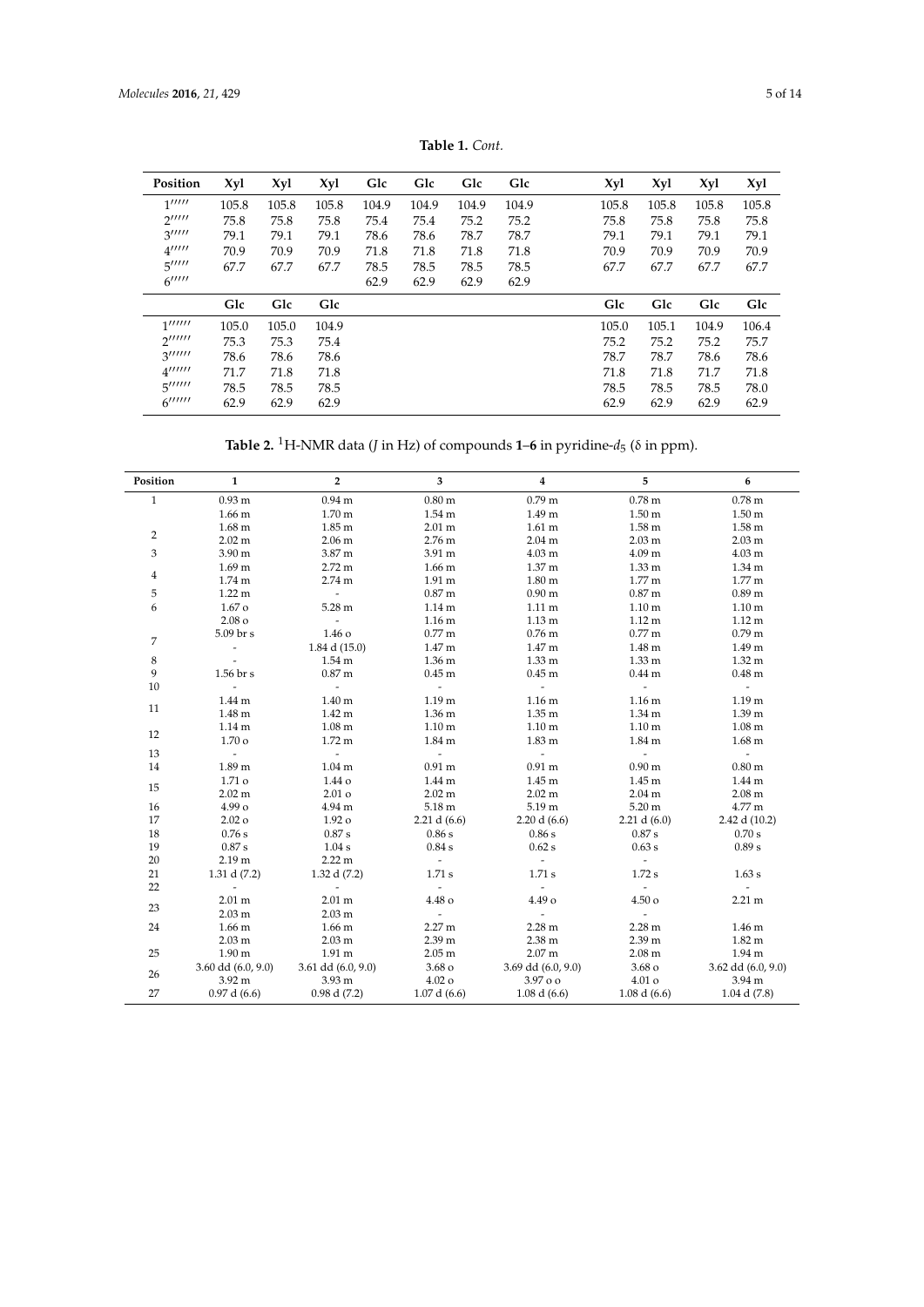<span id="page-5-0"></span>

| Position                                        | Gal                | Gal                | Gal                 | Gal                  | Gal                 | Gal                 |
|-------------------------------------------------|--------------------|--------------------|---------------------|----------------------|---------------------|---------------------|
| 1'                                              | 4.83 d (7.8)       | 4.82 d (7.8)       | 4.85 d(7.8)         | 4.91 d (7.8)         | 4.88 d (7.8)        | 4.88 d (7.8)        |
| $2^{\prime}$                                    | 4.48 o             | 4.49 <sub>o</sub>  | $4.47\,\mathrm{o}$  | 4.34 t $(7.2)$       | 4.41 o              | 4.41 o              |
| 3'                                              | 4.14 o             | 4.12 o             | 4.14 o              | 4.09 <sub>o</sub>    | 4.12 o              | 4.12 o              |
| 4'                                              | 4.47 o             | 4.47 o             | 4.48 o              | 4.58 <sub>o</sub>    | 4.59 <sub>o</sub>   | 4.59 о              |
| 5'                                              | 4.11 o             | 4.11 o             | 4.11 o              | $4.02 \text{ m}$     | $4.02 \text{ m}$    | $4.02 \text{ m}$    |
| $6^{\prime}$                                    | 4.17 m             | 4.13 m             | 4.19 m              | 4.19 m               | 4.21 m              | 4.21 m              |
|                                                 | 4.69 <sub>m</sub>  | $4.68 \text{ m}$   | 4.69 dd (9.6, 15.6) | 4.68 dd (10.2, 16.2) | 4.69 t $(10.2)$     | 4.69 t $(10.2)$     |
|                                                 | Rha                | Rha                | Rha                 | Gal                  | Glc                 | Glc                 |
| $1^{\prime\prime}$                              | 6.20 s             | 6.20 s             | 6.19 s              | 5.18 d (7.8)         | 5.19 d (7.8)        | 5.19 d (7.8)        |
| $2^{\prime\prime}$                              | 4.75 o             | 4.76 br s          | 4.75 dd (5.4, 11.4) | $4.55\,\mathrm{o}$   | 4.42 dd (7.8, 16.8) | 4.42 dd (7.8, 16.8) |
| $3^{\prime\prime}$                              | 4.54 o             | 4.57 br d (12.0)   | 4.54 o              | 4.14 o               | $4.16 \t(9.0)$      | $4.16 \t(9.0)$      |
| $4^{\prime\prime}$                              | 4.23 o             | $4.23\,\mathrm{o}$ | 4.23 <sub>o</sub>   | $3.76$ t (10.2)      | $3.82$ t (10.2)     | $3.82$ t (10.2)     |
| $5^{\prime\prime}$                              | 4.93 m             | 4.95 m             | 4.91 m              | 3.92 <sub>m</sub>    | 3.88 m              | 3.88 m              |
| $6^{\prime\prime}$                              | 1.71 d $(6.0)$     | 1.72 d $(6.6)$     | 1.70 d(6.0)         | $4.00\,\mathrm{o}$   | $4.03\,\mathrm{o}$  | 4.03 <sub>o</sub>   |
|                                                 |                    |                    |                     | 4.49 o               | 4.52 <sub>o</sub>   | $4.52\,\mathrm{o}$  |
|                                                 | Glc                | Glc                | Glc                 | Glc                  | Glc                 | Glc                 |
| $1^{\prime\prime\prime}$                        | 4.98 d (7.8)       | 4.98 d (7.8)       | 4.99 d (7.8)        | 5.47 d (7.8)         | 5.56 d (7.8)        | 5.56 d (7.8)        |
| $2^{\prime\prime\prime}$                        | $4.27$ t $(7.8)$   | $4.26$ t $(8.4)$   | $4.27$ t $(8.4)$    | 4.60 <sub>o</sub>    | $4.06\,\mathrm{o}$  | 4.06 о              |
| 3''''                                           | $4.06\,\mathrm{o}$ | $4.06\,\mathrm{o}$ | $4.04\,\sigma$      | 3.88 o               | $4.06\,\mathrm{o}$  | $4.06\,\mathrm{o}$  |
| $4^{\prime\prime\prime}$                        | 3.82 o             | 3.81 o             | 3.82 o              | 4.22 <sub>o</sub>    | 4.22 <sub>o</sub>   | 4.22 <sub>o</sub>   |
| 5''''                                           | 3.83 <sub>m</sub>  | 3.82 m             | $3.82 \text{ m}$    | 3.92 <sub>m</sub>    | 3.89 m              | 3.89 m              |
| $6$ <sup><math>\prime\prime\prime</math></sup>  | 4.01 o             | 4.01 br d (10.8)   | $4.01\,\mathrm{o}$  | 4.39 dd (6.0, 11.4)  | $4.36\,\mathrm{o}$  | $4.36\,\mathrm{o}$  |
|                                                 | $4.50\,\mathrm{o}$ | 4.51 o             | 4.51 o              | 4.53 o               | 4.57 o              | 4.57 o              |
|                                                 | Xyl                | Xyl                | Xyl                 | Xyl                  | Xyl                 | Xyl                 |
| $1^{\prime\prime\prime\prime}$                  | 5.23 d (7.8)       | 5.23 d (7.8)       | 5.23 d (7.8)        | 5.07 d (7.8)         | 5.23 d (7.8)        | 5.23 d (7.8)        |
| $2^{\prime\prime\prime\prime}$                  | 3.93 <sub>m</sub>  | 3.94 o             | 3.96 <sub>o</sub>   | 3.93 o               | 3.95 <sub>o</sub>   | 3.95 <sub>o</sub>   |
| $3^{\prime\prime\prime\prime}$                  | $4.08\,\mathrm{o}$ | 4.08 <sub>o</sub>  | $4.08\,\mathrm{o}$  | 3.93 o               | $4.08\,\mathrm{o}$  | $4.08\,\mathrm{o}$  |
| $4^{\prime\prime\prime\prime}$                  | 4.11 m             | 4.11 m             | 4.11 m              | $4.05 \text{ m}$     | 4.10 m              | 4.10 m              |
| 5''''                                           | $3.66 \t(10.8)$    | $3.65 \t(10.8)$    | $3.65$ t $(10.8)$   | $3.58 \t(10.8)$      | $3.66 \t(10.8)$     | $3.66 \t(10.8)$     |
|                                                 | 4.21 o             | $4.20\,\mathrm{o}$ | $4.20\,\mathrm{o}$  | 4.17 o               | 4.22 o              | 4.22 <sub>o</sub>   |
|                                                 | Xyl                | Xyl                | Xyl                 | Glc                  | Glc                 | Glc                 |
| 1                                               | 5.42 d (7.8)       | 5.42 d (7.8)       | 5.42 d (7.8)        | 4.82 d (7.8)         | 4.82 d (7.8)        | 4.83 d (7.8)        |
| $2^{\prime\prime\prime\prime\prime}$            | 3.97 m             | 3.97 m             | 3.97 m              | $4.02\,\mathrm{o}$   | $4.02\,\mathrm{o}$  | $4.02\,\mathrm{o}$  |
| 3''''''                                         | $4.07\,\mathrm{o}$ | $4.07\,\mathrm{o}$ | 4.07 <sub>o</sub>   | 4.23 <sub>o</sub>    | 4.23 o              | 4.23 <sub>o</sub>   |
| $4^{\prime\prime\prime\prime\prime}$            | 4.49 m             | 4.49 m             | 4.49 m              | 4.23 <sub>o</sub>    | $4.23\,\mathrm{o}$  | 4.23 <sub>o</sub>   |
| 5''''''                                         | $3.48 \t1(10.8)$   | $3.49 \t(10.8)$    | $3.48 \t(10.8)$     | 3.93 m               | 3.91 m              | 3.91 m              |
|                                                 | 4.77 o             | 4.75 o             | 4.77 d (10.8)       | 4.53 m               | 4.53 m              | 4.53 m              |
|                                                 | Glc                | Glc                | Glc                 |                      |                     |                     |
| $\overline{1''''''}$                            | 4.81 d (7.8)       | 4.81 d (7.8)       | 4.81 d (7.8)        |                      |                     |                     |
| $2^{\prime\prime\prime\prime\prime\prime}$      | 4.01 o             | $4.01\,\mathrm{o}$ | $4.02\,\mathrm{o}$  |                      |                     |                     |
| 3'''''                                          | 4.23 o             | 4.23 o             | 4.23 o              |                      |                     |                     |
| $4$ <sup><math>1</math>11111</sup>              | 4.22 <sub>o</sub>  | $4.23\,\mathrm{o}$ | 4.23 <sub>o</sub>   |                      |                     |                     |
| $5^{\prime\prime\prime\prime\prime\prime}$      | 3.93 <sub>m</sub>  | 3.93 m             | 3.92 m              |                      |                     |                     |
| $6$ <sup><math>\mu</math><math>\mu</math></sup> | 4.53 m             | 4.53 m             | 4.53 m              |                      |                     |                     |

**Table 2.** *Cont.*

o: overlapped with other signals; m: multiplet signals.

The molecular formula of **3** was determined to be  $C_{61}H_{100}O_{31}$  by HRESIMS ( $[M - H]$ <sup>-</sup> *m*/*z* 1327.6205, calcd. 1327.6170). The NMR data of compound **3** were very similar to those of a known compound, (20*S*,25*R*)-26-[(β-D-glucopyranosyl)oxy]-furost-5,22-diene-3β,20α-diol 3-*O*-β-D-gluco-pyranosyl-(1→4)-[*a*-L-rhamnopyra-nosyl-(1→2)]-β-D-glucopyranoside, reported in the literature [\[14\]](#page-12-7), which indicated that they share a similar aglycone, except for the loss of a double bond at C-5 and C-6. The HMBC correlations (See Figure S17) of H-17/C-18, C-20, C-22, H-21/C-17, C-20, C22, H-23/C-20, C-22, and H-24/C-17, C-22, C-23, C-25, were observed, indicating the double bond at C-22 and C-23 and the hydroxyl group at C-20, respectively. The ROESY (See Figure S19) spectrum showed correlations between Me-21 and H-23 and between Me-21 and Me-18 indicated the hydroxyl group at C-20 to be in the α orientation. Additionally, the ROESY correlations between δ 1.22 (H-5) and 1.56 (H-9) revealed the  $\alpha$ -orientation of H-5. Further, comparison the NMR data of sugar units between **3** and **1** revealed that they had same sugar moiety, which was confirmed by the combined analyses of <sup>1</sup>H-1H COSY, HSQC, and HMBC spectra of **3**. On the basis of the above evidence, **3** was elucidated as (20*S*,25*R*)-26-[(β-D-glucopyranosyl)oxy]-5α-furost-22-ene-3β,20α-diol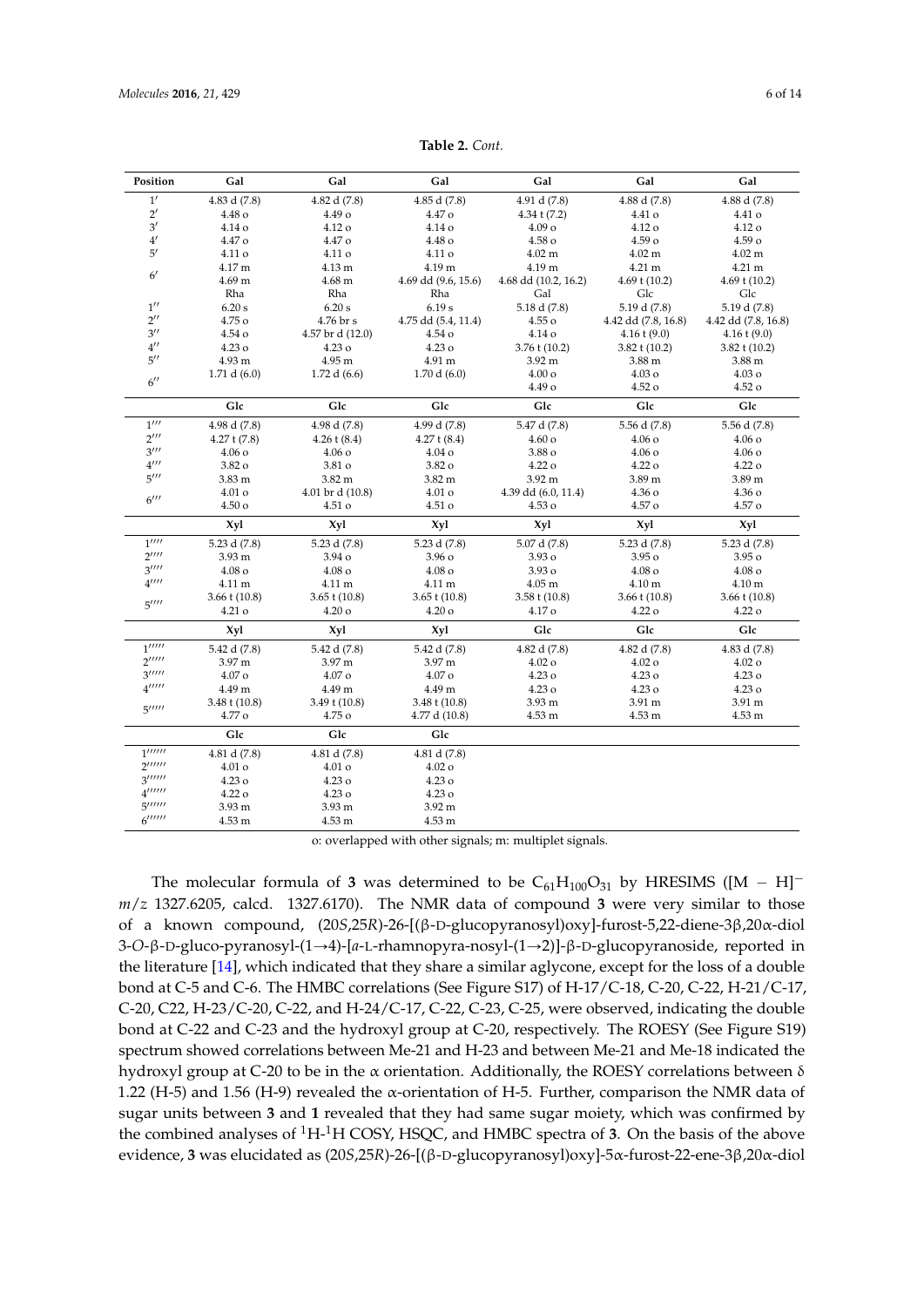3-*O*-β-D-xylopyranosyl-(1→2)-[β-D-xylopyranos-yl-(1→3)]-β-D-glucopyranosyl-(1→4)-[α-L-rhamnopyranosyl- $(1\rightarrow 2)$ ]-β-D-galactopyranoside, named terrestrinin L.

Compound 4 was isolated as a white amorphous powder with the molecular formula  $C_{56}H_{92}O_{28}$ (HRESIMS,  $[M - H]$ <sup>-</sup> at  $m/z$  1211.5687). Comparison of the MS and NMR data of 4 with those of **3** suggested that the structure of **4** is similar to that of **3**, with one fewer sugar unit in the sugar chain linked to C-3 of the aglycone. The sugar sequence of glucose, galactose, xylose and its linkage to C-3 and C-26 of the aglycone were ascertained by correlations between  $\delta$  4.91 (H-1') and  $\delta$  77.4 (C-3), δ 5.18 (H-1'') and δ 79.6 (C-4'), δ 5.47 (H-1''') and δ 81.1 (C-2''), δ 5.07 (H-1'''') and δ 85.6  $(C-3'')$ , and  $\delta$  4.82 (H-1<sup> $11111'$ </sup>) and  $\delta$  75.3 (C-26) in the HMBC spectrum. Thus, the structure of 4 was concluded to be (20*S*,25*R*)-26-[(β-D-glucopyranosyl)oxy]-5α-furost-22-ene-3β,20α-diol 3-*O*-β-Dgalactopyranosyl-(1→2)-[β-D-xylopyranosyl-(1→3)]-O-β-D-glucopyranosyl-(1→4)-β-D-galactopyranoside, named terrestrinin M.

The molecular formula of 5 was deduced as  $C_{56}H_{92}O_{28}$  due to the appearance of a  $[M - H]$ <sup>-</sup> ion at *m*/*z* 1211.5709 in the HRESIMS, as same as **4**. According to the comparison of the <sup>1</sup>H and <sup>13</sup>C-NMR data of **5** with that of **4**, they were deduced to share the same aglycone moiety. Further comparison of the NMR data of **5** with those of polianthoside D [\[21](#page-13-4)[,22\]](#page-13-5) suggested they have the same sugar moiety. The HMBC correlations between δ 5.19 (H-1'') and δ 79.9 (C-4'), δ 5.56 (H-1''') and δ 81.4 (C-2''), δ 5.23 (H-1'''') and δ 86.8 (C-3''), and δ 4.82 (H-1''''') and δ 75.3 (C-26), as well as between δ 4.88 (H-1') and δ 77.4 (C-3), revealed the positions of glycosylations and the sugar sequence. In conclusion, the structure of **5** was concluded to be (20*S*,25*R*)-26-[(β-D-glucopyranosyl)oxy]-5α-furost-22-ene-3β,20α-diol 3-O-β-D-glucopyranosyl-(1→2)-[β-D-xylopyranosyl-(1→3)]-O-β-D-glucopyranosyl-(1→4)-β-D-galactopyranoside and named terrestrinin N.

Compound 6 showed an  $[M - H]$ <sup>-</sup> ion peak at  $m/z$  1195.5730 (Calcd. 1195.5748) in the negative HRESIMS, corresponding to a molecular formula of  $C_{56}H_{92}O_{27}$ . The <sup>13</sup>C-NMR spectrum showed two olefinic carbon signals at δ 103.7 (C-20) and 152.4 (C-22), which indicated that a double bond existed in **6**. In the HMBC spectrum (See Figure S36), the correlations of H-17/C-20, C22, H-21/C-17, C-10, C-22, H-23/C-20, C-22, C-24, C-25, and H-24/C-22 indicated that the double bond is located between C-20 and C-22. Comparison NMR data of **6** with those of terrestroside A [\[8\]](#page-12-9), revealed that they had the same aglycone structure. Further comparison of the NMR data of **6** with those of **5** suggested they have the same sugar moiety. The sugar sequence and its linkage sites were ascertained by the HMBC correlations. Thus, the structure of **6** was elucidated as (25*R*)-26-[(β-D-glucopyranosyl)oxy]-5α-furost-20(22)-ene-3β-ol 3-O-β-D-glucopyranosyl-(1→2)-[β-Dxylopyranosyl-(1Ñ3)]-*O*-β-D-glucopyranosyl-(1Ñ4)-β-D-galactopyranoside, named terrestrinin O.

On the basis of HRESIMS (*m*/*z* 1193.5640), compound **7** showed the same molecular formula,  $C_{56}H_{90}O_{27}$ , as polygodoside G [\[23\]](#page-13-6). Likewise, the two compounds showed almost identical NMR data, with the only difference between **7** and polygodoside G being their respective 25*R* and 25*S* configuration. The chemical shift value between H<sub>2</sub>-26 geminal protons (Δδ<sub>H</sub> < 0.48 ppm), suggested a 25*R* configuration for **7**. Therefore, compound **7** was elucidated to be (25*R*)-26-[(β-D-gluco-pyranosyl)oxy]-furosta-5,20(22)-dien-3β-ol 3-O-β-D-glucopyranosyl-(1→2)-[β-D-xylopyranosyl-(1→3)]-O-β-D-glucopyranosyl- $(1\rightarrow 4)$ -β-D-galactopyranoside, and named terrestrinin P.

The HR ESI-MS of 8 showed an  $[M + HCOO]$ <sup>-</sup> ion at  $m/z$  633.3265 (Calcd. 633.3275), suggesting a molecular formula of  $C_{33}H_{48}O_9$ . The <sup>1</sup>H-NMR spectrum of **8** (Table [3\)](#page-8-0) showed an anomeric proton signals at δ 4.81 (1H, d, *J* = 7.8 Hz, H-1'), four methyl group signals at δ 0.99, 1.08, 1.75, and 1.02 (each 3H, Me-18, -19, -21, and -27), and one olefinic proton signal at  $\delta$  5.85, s, H-4). The <sup>13</sup>C-NMR spectrum showed two double bond signals at δ 124.8 (C-4) and 168.5 (C-5), and δ 103.1 (C-20) and 153.3 (C-22), and two characteristic ketone carbons at  $\delta$  197.9 (C-3) and 211.8 (C-12). The NMR data of **8** were quite similar to those of terrestrinin A [\[24\]](#page-13-7), with the only evident difference being the geminal signals for  $H<sub>2</sub>$ -26, which indicated that the difference between their structures was the configuration of C-25. According to the H<sub>2</sub>-26 signals at  $\delta$  3.62 (1H, dd, *J* = 6.0, 9.6 Hz, 26-Ha) and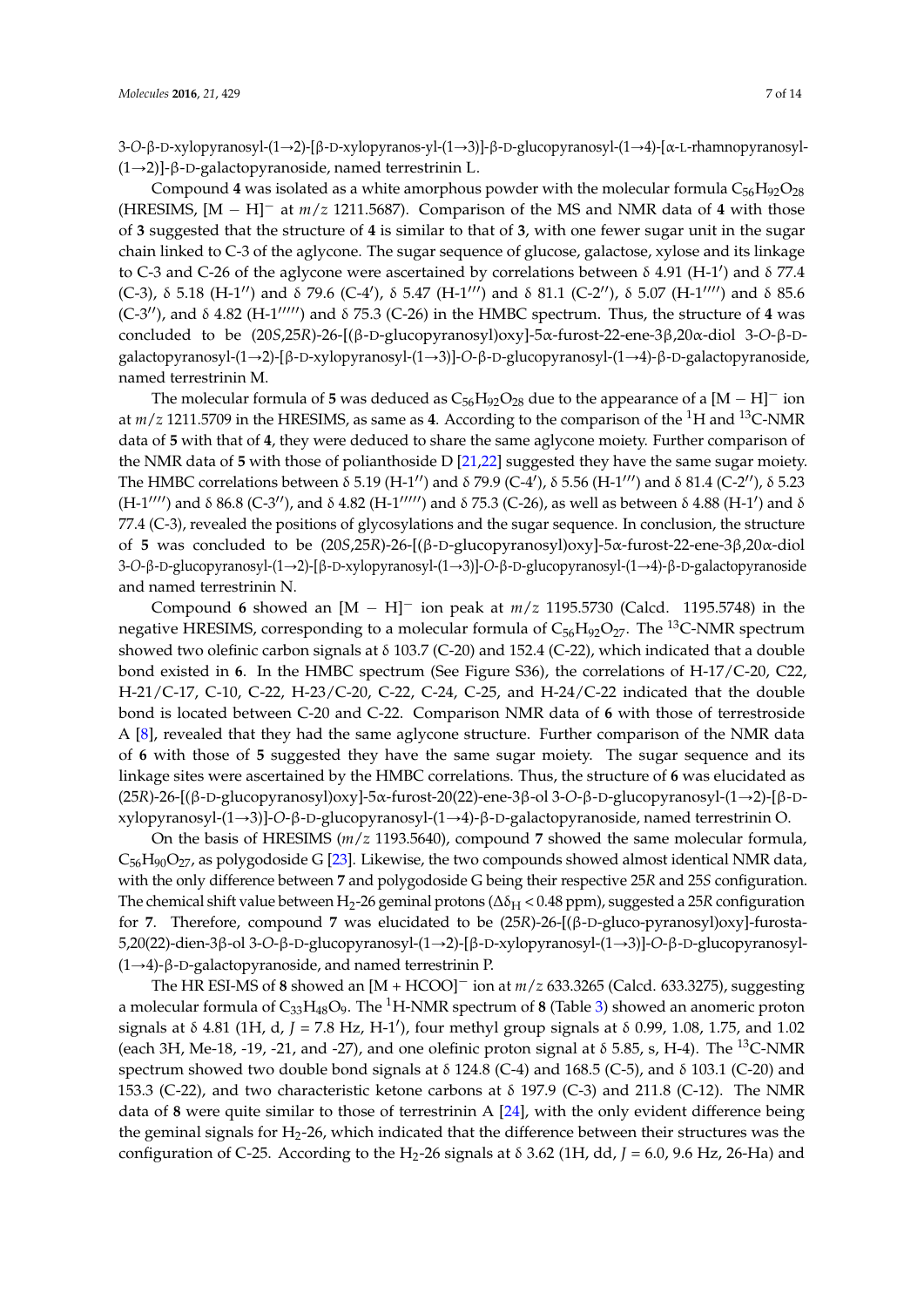3.95 (1H, o, 26-Hb), the configuration of C-25 was identified to be *R* [\[25\]](#page-13-8). Hence, **8** was assigned to be (25*R*)-26-[(β-D-glucopyranosyl)oxy]-furosta-4,20(22)-diene-3,12-dione, named terrestrinin Q.

| Position                 | 7                        | 8                        | 9                        | 10                          | 11                            | 12                       |
|--------------------------|--------------------------|--------------------------|--------------------------|-----------------------------|-------------------------------|--------------------------|
| $\mathbf{1}$             | $0.95 \text{ m}$         | 1.44 m                   | $0.70 \text{ m}$         | $0.70 \text{ m}$            | $0.76$ m                      | $0.77 \text{ m}$         |
|                          | 1.67 <sub>m</sub>        | 1.66 <sub>m</sub>        | 1.34 m                   | 1.34 m                      | $1.52 \text{ m}$              | 1.55 <sub>m</sub>        |
|                          | 1.74 m                   | 2.34 m                   | 1.69 <sub>m</sub>        | 1.69 <sub>m</sub>           | 1.74 o                        | 1.76 m                   |
| $\overline{c}$           | 2.13 m                   | 2.39 <sub>m</sub>        | $1.95 \text{ m}$         | $1.95 \text{ m}$            | 2.01 <sub>o</sub>             | $2.01 \text{ m}$         |
| 3                        | 4.10 m                   | $\sim$                   | 3.82 m                   | 3.82 m                      | 3.89 m                        | 3.90 <sub>m</sub>        |
| $\overline{4}$           | 2.42 m                   | 5.85s                    | 1.63 <sub>m</sub>        | 1.63 <sub>m</sub>           | 1.64 <sub>m</sub>             | $1.65 \text{ m}$         |
|                          | $2.64 \text{ m}$         |                          | $1.91 \text{ m}$         | $1.91 \text{ m}$            | 1.90 <sub>m</sub>             | 1.90 <sub>m</sub>        |
| 5                        | $\sim$                   |                          | $0.83 \text{ m}$         | $0.83 \text{ m}$            | $0.87 \text{ m}$              | $0.87 \text{ m}$         |
| 6                        | 5.28 d $(4.8)$           | $1.89~\mathrm{m}$        | $1.11 - 1.14$ o          | $1.12 - 1.15$ o             | 1.14 m                        | $1.11 - 1.14$ o          |
|                          |                          | 2.37 m                   | $1.11 - 1.14$ o          | $1.12 - 1.15$ o             | 1.17 m                        | $1.11 - 1.14$ o          |
| 7                        | 1.48 m                   | $0.88$ m                 | $0.73 \text{ m}$         | $0.73 \text{ m}$            | $0.78 \text{ m}$              | $0.76 \text{ m}$         |
|                          | 1.84 m                   | 1.68 <sub>m</sub>        | $1.56 \text{ m}$         | $1.56 \text{ m}$            | 1.47 d(10.2)                  | 1.47 br d (9.6)          |
| $\,8\,$                  | 1.48 m                   | 2.14 brd (13.8)          | 1.74 <sub>m</sub>        | $1.74 \text{ m}$            | 1.36 m                        | 1.36 m                   |
| 9                        | $0.87 \text{ m}$         | 1.19 <sub>m</sub>        | 1.35 <sub>m</sub>        | 1.35 m                      | 0.49 <sub>m</sub>             | 0.47 <sub>m</sub>        |
| 10                       | $\sim$                   | $\sim$                   | $\sim$                   | $\sim$                      | $\sim$                        | $\sim$                   |
|                          | 1.400                    | 2.26 <sub>o</sub>        | 2.24 dd (4.8, 13.8)      | 2.24 dd (4.8, 13.8)         | $1.24\,\mathrm{o}$            | $1.17 \text{ m}$         |
| 11                       | 1.42 m                   | $2.50$ t $(13.8)$        | $2.40$ t $(13.8)$        | 2.40 t (13.8)               | 1.38 o                        | 1.36 m                   |
|                          | 1.13 m                   |                          |                          |                             | $1.02 \text{ m}$              | 0.99 <sub>m</sub>        |
| 12                       | $1.74 \text{ m}$         |                          |                          |                             | 2.13 br s                     | $1.57 \text{ m}$         |
| 13                       | $\overline{\phantom{a}}$ |                          |                          |                             | $\sim$                        | $\sim$                   |
| 14                       | $0.84 \text{ m}$         | $1.21 \text{ m}$         | 0.89 <sub>m</sub>        | 0.89 <sub>m</sub>           | $0.74 \text{ m}$              | 0.99 <sub>m</sub>        |
| 15                       | 1.45 m                   | $1.67 \text{ m}$         | 1.57 <sub>m</sub>        | $1.57 \text{ m}$            | 1.32 m                        | 1.33 m                   |
|                          | 2.14 m                   | $2.18~\mathrm{m}$        | 2.05 m                   | $2.05 \text{ m}$            | 2.41 m                        | 1.97 <sub>m</sub>        |
| 16                       | 4.78 m                   | 4.73 m                   | 4.85 m                   | 4.85 m                      | $5.63 \text{ m}$              | 4.51 m                   |
| 17                       | 2.42 d $(10.2)$          | 3.41 d(10.2)             | 2.88 dd (6.6, 8.4)       | 2.88 dd (6.6, 8.4)          | 2.45 d (7.8)                  | 1.73 m                   |
| 18                       | 0.71 s                   | 0.99 s                   | 1.11 S                   | 1.10S                       | 1.17 s                        | $0.72$ S                 |
| 19                       | 0.90 s                   | 1.08 s                   | 0.84 S                   | 0.84 S                      | 0.83 s                        | 0.83S                    |
| 20                       | $\overline{\phantom{a}}$ | $\sim$                   | 2.19 m                   | 2.19 m                      | $\sim$                        | 1.91 <sub>o</sub>        |
| 21                       | 1.63 s                   | 1.75 s                   | 1.54 d $(6.6)$           | 1.52 d $(6.6)$              | 2.10 s                        | 1.05 d (6.6)             |
| 22                       | $\overline{\phantom{0}}$ | $\overline{\phantom{a}}$ | $\overline{\phantom{a}}$ | $\mathcal{L}_{\mathcal{A}}$ | $\sim$                        | $\sim$                   |
| 23                       | 2.24 <sub>m</sub>        | 2.24 m                   | $2.01 \text{ m}$         | 1.95 <sub>m</sub>           | 1.23 <sub>o</sub>             | 1.95 <sub>o</sub>        |
|                          |                          | 2.26 <sub>m</sub>        | $2.04 \text{ m}$         | 2.05 <sub>m</sub>           | $2.36\,\mathrm{o}$            | 2.66 dd (4.2,12.6)       |
| 24                       | 1.47 m                   | 1.44 m                   | $1.65 \text{ m}$         | $1.66 \text{ m}$            | $1.54 \text{ m}$              | $4.02 \text{ m}$         |
|                          | 1.82 m                   | 1.83 <sub>m</sub>        | $2.02 \text{ m}$         | 2.03 <sub>m</sub>           | 1.94 <sub>m</sub>             | $\overline{\phantom{a}}$ |
| 25                       | 1.93 <sub>m</sub>        | 1.95 <sub>m</sub>        | $1.61 \text{ m}$         | $1.61 \text{ m}$            | $1.86 \text{ m}$              | 1.90 <sub>m</sub>        |
| 26                       | 3.61 dd (6.0, 9.0)       | $3.62$ dd $(6.0, 9.6)$   | $3.60$ dd $(6.0,9.6)$    | 3.48 o                      | 3.49 <sub>o</sub>             | $3.56 \t(11.4)$          |
|                          | 3.93 <sub>m</sub>        | 3.95 <sub>m</sub>        | 3.95 <sub>m</sub>        | $4.06 \text{ m}$            | 3.88 o                        | 3.63 br d (11.4)         |
| 27                       | $1.04$ d $(7.8)$         | 1.02 d (6.6)             | 0.95 d (6.6)             | 1.01 d(6.6)                 | 0.91 d(7.2)                   | 1.13 d $(6.0)$           |
|                          | Gal                      | Glc                      | Gal                      | Gal                         | Gal                           | Gal                      |
| 1'                       | 4.88 d (7.8)             | 4.81 d (7.8)             | 4.82 d (7.8)             | 4.82 d (7.8)                | 4.83 d (7.8)                  | 4.84 d (7.8)             |
| $2^{\prime}$             | 4.41 o                   | $4.01 \text{ t} (8.4)$   | 4.45 o                   | 4.45 o                      | 4.45 o                        | 4.46 o                   |
| $3^{\prime}$             | 4.12 o                   | 4.22 o                   | 4.13 o                   | 4.13 o                      | 4.13 o                        | 4.13 o                   |
| $4^{\prime}$             | 4.59 <sub>o</sub>        | 4.21 o                   | 4.48 o                   | 4.48 o                      | $4.48\ \mathrm{o}$            | 4.48 o                   |
| $5^{\prime}$             | 4.02 m                   | 3.93 <sub>m</sub>        | 4.10 o                   | 4.10 o                      | 4.10 <sub>o</sub>             | 4.11 o                   |
| $6^{\prime}$             | 4.21 m                   | 4.37 dd (5.4, 12.0)      | 4.19 m                   | 4.19 m                      | 4.19 m                        | 4.18 m                   |
|                          | $4.69$ t $(10.2)$        | 4.53 m                   | 4.68 br s                | $4.68 \,\mathrm{br}$ s      | $4.68 \,\mathrm{br}$ d (11.4) | 4.69 dd (9.6, 15.6)      |
|                          | Glc                      |                          | Rha                      | Rha                         | Rha                           | Rha                      |
| $1^{\prime\prime}$       | 5.19 d (7.8)             |                          | 6.18 s                   | 6.18 s                      | $6.18\;{\rm s}$               | 6.18 s                   |
| $2^{\prime\prime}$       | 4.42 dd (7.8, 16.8)      |                          | 4.75 br s                | 4.75 br s                   | 4.75 br s                     | 4.75 br s                |
| $3^{\prime\prime}$       | $4.16$ t $(9.0)$         |                          | 4.53 о                   | 4.53 о                      | 4.53 o                        | 4.53 o                   |
| $4^{\prime\prime}$       | $3.82 \t1 (10.2)$        |                          | 4.22 o                   | 4.22 o                      | 4.22 <sub>o</sub>             | 4.23 o                   |
| $5^{\prime\prime}$       | 3.88 m                   |                          | 4.89 m                   | 4.89 m                      | 4.89 m                        | 4.92 m                   |
| $6^{\prime\prime}$       | $4.03 \text{ o}$         |                          | 1.70 d (6.0)             | 1.70 d(6.0)                 | 1.70 d(6.0)                   | 1.70 d(6.0)              |
|                          | 4.52 o                   |                          |                          |                             |                               |                          |
|                          | Glc                      |                          | Glc                      | Glc                         | Glc                           | Glc                      |
| $1^{\prime\prime\prime}$ | 5.56 d (7.8)             |                          | 4.97 d (7.8)             | 4.97 d (7.8)                | 4.97 d (7.8)                  | 4.97 d (7.8)             |
| $2^{\prime\prime\prime}$ | $4.06\,\mathrm{o}$       |                          | $4.26$ t $(8.4)$         | $4.26$ t $(8.4)$            | $4.26 \t(8.4)$                | $4.26\,\mathrm{o}$       |
| $3^{\prime\prime\prime}$ | 4.06 o                   |                          | 4.06 o                   | $4.06\,\mathrm{o}$          | 4.06 о                        | $4.06\,\mathrm{o}$       |
| $4^{\prime\prime\prime}$ | 4.22 o                   |                          | 3.81 o                   | 3.81 o                      | 3.81 o                        | 3.81 o                   |
| 5''''                    | 3.89 m                   |                          | $3.82 \text{ m}$         | 3.82 m                      | $3.82 \text{ m}$              | 3.82 m                   |
| $6^{\prime\prime\prime}$ | 4.36 o                   |                          | 4.01 br d (10.8)         | 4.01 br d (10.8)            | 4.01 br d (10.8)              | $4.01\,\mathrm{o}$       |
|                          | 4.57 o                   |                          | 4.51 o                   | 4.51 o                      | 4.51 o                        | 4.51 o                   |
|                          |                          |                          |                          |                             |                               |                          |

**Table 3.** <sup>1</sup>H-NMR data (*J* in Hz) for compounds **7**–**12** in pyridine-*d*<sup>5</sup> (δ in ppm).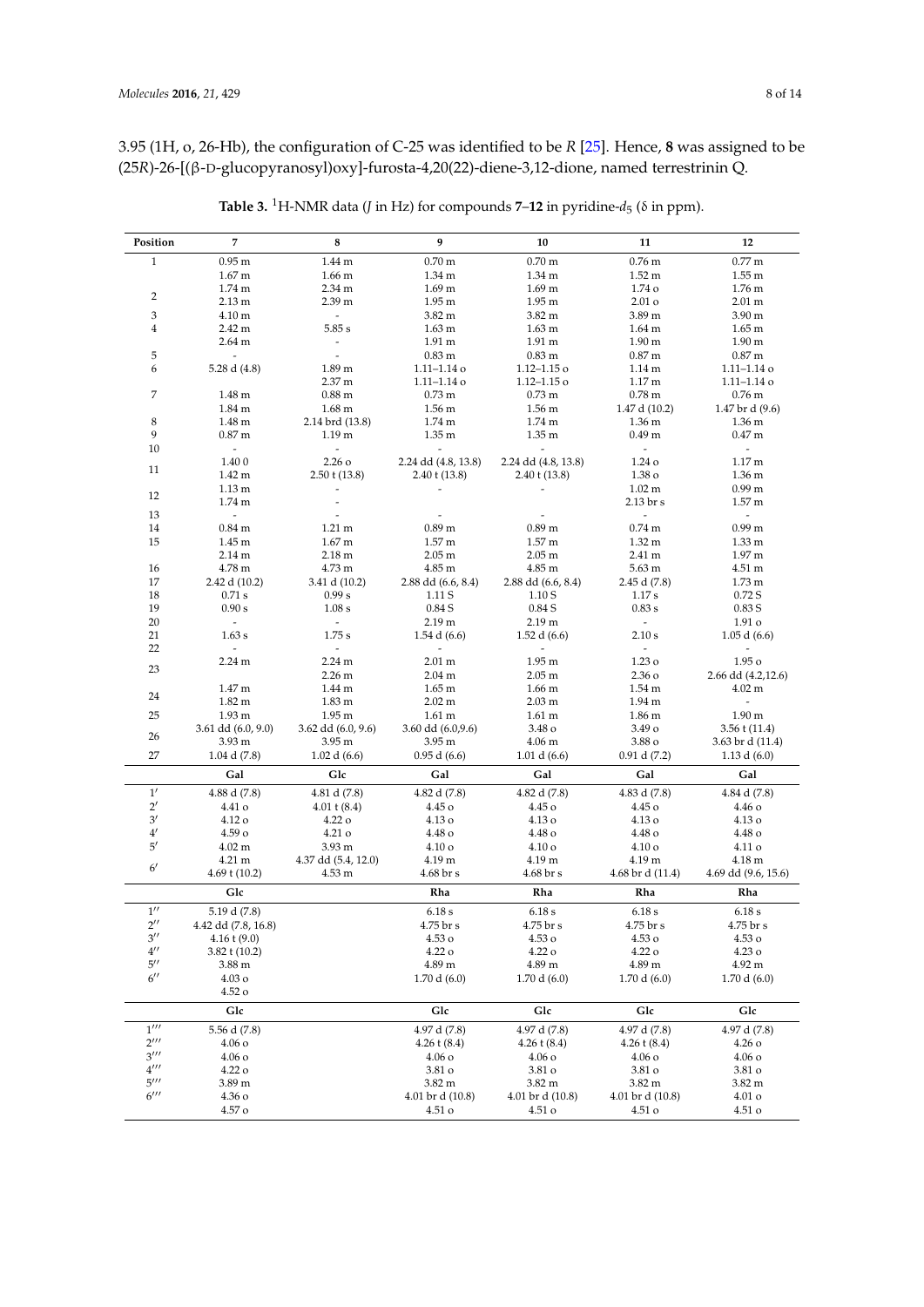<span id="page-8-0"></span>

| Position                                   | Xyl                | Xyl                 | Xyl                 | Xyl                    | Xyl                |
|--------------------------------------------|--------------------|---------------------|---------------------|------------------------|--------------------|
| 1'''                                       | 5.23 d (7.8)       | 5.23 d (7.8)        | 5.23 d (7.8)        | 5.23 d (7.8)           | 5.23 d (7.8)       |
| $2^{\prime\prime\prime\prime}$             | 3.95 <sub>o</sub>  | $3.94\,\mathrm{o}$  | $3.94\,\mathrm{o}$  | $3.95\,\mathrm{o}$     | $3.94\,\mathrm{o}$ |
| $3^{\prime\prime\prime\prime}$             | $4.08\,\mathrm{o}$ | $4.08\,\mathrm{o}$  | $4.08\,\mathrm{o}$  | $4.08\,\mathrm{o}$     | $4.08\,\mathrm{o}$ |
| $4^{\prime\prime\prime\prime}$             | 4.10 <sub>m</sub>  | $4.11 \text{ m}$    | 4.11 m              | 4.11 m                 | 4.11 m             |
|                                            | $3.66 \t(10.8)$    | $3.65$ t $(10.8)$   | $3.65 \t(10.8)$     | $3.65 \t(10.8)$        | $3.65 \t(10.8)$    |
| 5''''                                      | $4.22\,\mathrm{o}$ | $4.20\,\mathrm{o}$  | $4.20\,\mathrm{o}$  | $4.20\,\mathrm{o}$     | $4.20\,\mathrm{o}$ |
|                                            | Glc                | Xyl                 | Xyl                 | Xyl                    | Xyl                |
| 1'''''                                     | 4.83 d (7.8)       | 5.42 d (7.8)        | 5.42 d (7.8)        | 5.42 d (7.8)           | 5.42 d (7.8)       |
| $2^{\prime\prime\prime\prime\prime}$       | $4.02\,\mathrm{o}$ | $3.96\,\mathrm{o}$  | 3.96 <sub>o</sub>   | 3.96 m                 | $3.96\,\mathrm{o}$ |
| 3''''''                                    | $4.23\,\mathrm{o}$ | $4.07\,\mathrm{o}$  | $4.07\,\mathrm{o}$  | $4.07\,\mathrm{o}$     | $4.07\,\mathrm{o}$ |
| $4^{\prime\prime\prime\prime\prime}$       | $4.23\,\mathrm{o}$ | 4.49 m              | 4.49 m              | 4.49 m                 | 4.49 m             |
| 5''''''                                    | 3.91 m             | $3.47$ t $(10.8)$   | $3.47 \t(10.8)$     | $3.46\,\mathrm{o}$     | $3.47 \t(10.8)$    |
| $6$ <sup><math>11111</math></sup>          | 4.38 o             | 4.75 d (10.8)       | 4.75 d (10.8)       | 4.76 o                 | 4.75 d (10.8)      |
|                                            |                    | Glc                 | Glc                 | Glc                    | Glc                |
| 1                                          |                    | 4.81 d (7.8)        | 4.81 d (7.8)        | 4.81 d (7.8)           | 4.92 d (7.8)       |
| $2^{\prime\prime\prime\prime\prime\prime}$ |                    | $4.01 \pm (8.4)$    | $4.01 \pm (8.4)$    | $4.01 \text{ t} (8.4)$ | $4.04\,\mathrm{o}$ |
| 3'''''                                     |                    | $4.22\,\mathrm{o}$  | $4.22\,\mathrm{o}$  | $4.22\,\mathrm{o}$     | 4.19 <sub>o</sub>  |
| $4$ ''''''                                 |                    | $4.21\,\mathrm{o}$  | $4.21\,\mathrm{o}$  | $4.21\,\mathrm{o}$     | $4.24\,\mathrm{o}$ |
| 5'''''                                     |                    | 3.93 <sub>m</sub>   | 3.93 <sub>m</sub>   | 3.93 <sub>m</sub>      | 3.85 <sub>m</sub>  |
| $6$ <sup><math>111111</math></sup>         |                    | 4.37 dd (5.4, 12.0) | 4.37 dd (5.4, 12.0) | 4.37 dd (5.4, 12.0)    | 4.37 br d (7.2)    |
|                                            |                    | 4.53 m              | 4.53 m              | 4.53 m                 | 4.47 o             |

**Table 3.** *Cont.*

o: overlapped with other signals; m: multiplet signals.

Compound 9 was isolated as a white amorphous powder with a molecular formula of  $C_{61}H_{100}O_{32}$ , which was determined by the negative ion HRESIMS  $(m/z 1343.6113 \,[M - H]^{-})$ . Comparison of the <sup>1</sup>H and <sup>13</sup>C-NMR data of **9** (Table [1\)](#page-4-0) with those of polianthoside D [\[22\]](#page-13-5) and **1** revealed that **9** and polianthoside D shared the same aglycone, and **9** and **1** shared the same sugar moiety. Thus, **9** was elucidated as (25*R*)-26-[(β-D-glucopyranosyl)oxy]-3β,22α-dihydroxy-5α-furostan-12-one 3-*O*-β-D-xylopyranosyl-(1→2)-[β-D-xylopyranosyl-(1→3)]-β-D-glucopyranosyl-(1→4)-[α-L-rhamnopyranosyl- $(1\rightarrow 2)$ ]-β-D-galacto-pyranoside, and named terrestrinin R.

Compound 10 displayed an  $[M - H]$  ion at  $m/z$  1343.6145 (Calcd. 1343.6119) by HRESIMS, giving a molecular formula of  $C_{61}H_{100}O_{32}$  $C_{61}H_{100}O_{32}$  $C_{61}H_{100}O_{32}$ , which was identified as a isomer of **9** (Tables 1 and [3\)](#page-8-0). A detailed comparison the NMR data of **10** with **9**, suggested that **10** contained the same chains and almost identical aglycone moiety as  $9$ . The only difference was the *S* configuration  $(H_2-26)$ :  $\Delta\delta_H$  = 0.58 ppm) of C-25 in 10 rather than an *R* configuration in 9 [\[18](#page-13-2)[,25\]](#page-13-8). Thus, the structure of **10** was assigned as (25*S*)-26-[(β-D-glucopyranosyl)oxy]-3β,22α-dihydroxy-5α-furostan-12-one 3-*O*-β-D-xylopyranosyl-(1→2)-[β-D-xylopyranosyl-(1→3)]-β-D-glucopyranosyl-(1→4)-[α-L-rhamnopyranosyl- $(1\rightarrow 2)$ ]-β-D-galactopyranoside, named terrestrinin S.

HRESIMS of 11 gave a  $[M - H]$ <sup>-</sup> ion at  $m/z$  1343.6128, indicating a molecular formula of  $C_{61}H_{100}O_{32}$ . In the <sup>13</sup>C-NMR spectrum, two carbonyl group signals at  $\delta$  205.5 (C-20) and 173.2 (C-22) were observed in **11**. The key COSY and HMBC correlations (See Figures S66–S67) observed for **11** indicated that two carbonyl groups were present at C-20 and C-22. Comparison of the NMR data of **11** with those of diodcresides A [\[26\]](#page-13-9) and **1**, indicated that **11** had the same aglycone as diodcresides A, and the same sugar moiety as **1**. The small difference in chemical shift values of the geminal protons H<sub>2</sub>-26 indicated a 25*R* configuration [\[18\]](#page-13-2) ( $\Delta \delta_H = 0.39$  ppm) for **11**. Additionally, the α-configuration of H-16 was determined from the *J* value of 7.8 Hz between H-16 and H-17. Based on these data, the structure of **11** was characterized as 16β-{(25*R*)-26-[(β-Dglucopyranosyl)oxy]-25-methylpentanoyloxy}-3β-hydroxy*-*5α-pregnan-20-one 3-*O*-β-D-xylopyranosyl-(1Ñ2)- [β-D-xylopyranosyl-(1→3)]-β-D-gluco-pyranosyl-(1→4)-[α-L-rhamnopyranosyl-(1→2)]-β-D-galactopyranoside, named terrestrinin T.

Compound **12** had the molecular formula of  $C_{61}H_{100}O_{31}$ , as established by HRESIMS ( $m/z$ 1327.6173  $[M - H]$ <sup>-</sup>). The <sup>1</sup>H-NMR spectrum displayed four steroidal methyl groups at  $\delta$  0.72 (3H, s, Me-18), 0.83 (3H, s, Me-19), 1.05 (3H, d, *J* = 6.6 Hz, Me-21), and 1.13 (3H, d, *J* = 6.6 Hz, Me-27) , and six anomeric proton signals at δ 4.84 (1H, d, *J* = 7.8 Hz, H-1'), 6.18 (1H, s, H-1''), δ 4.97 (1H,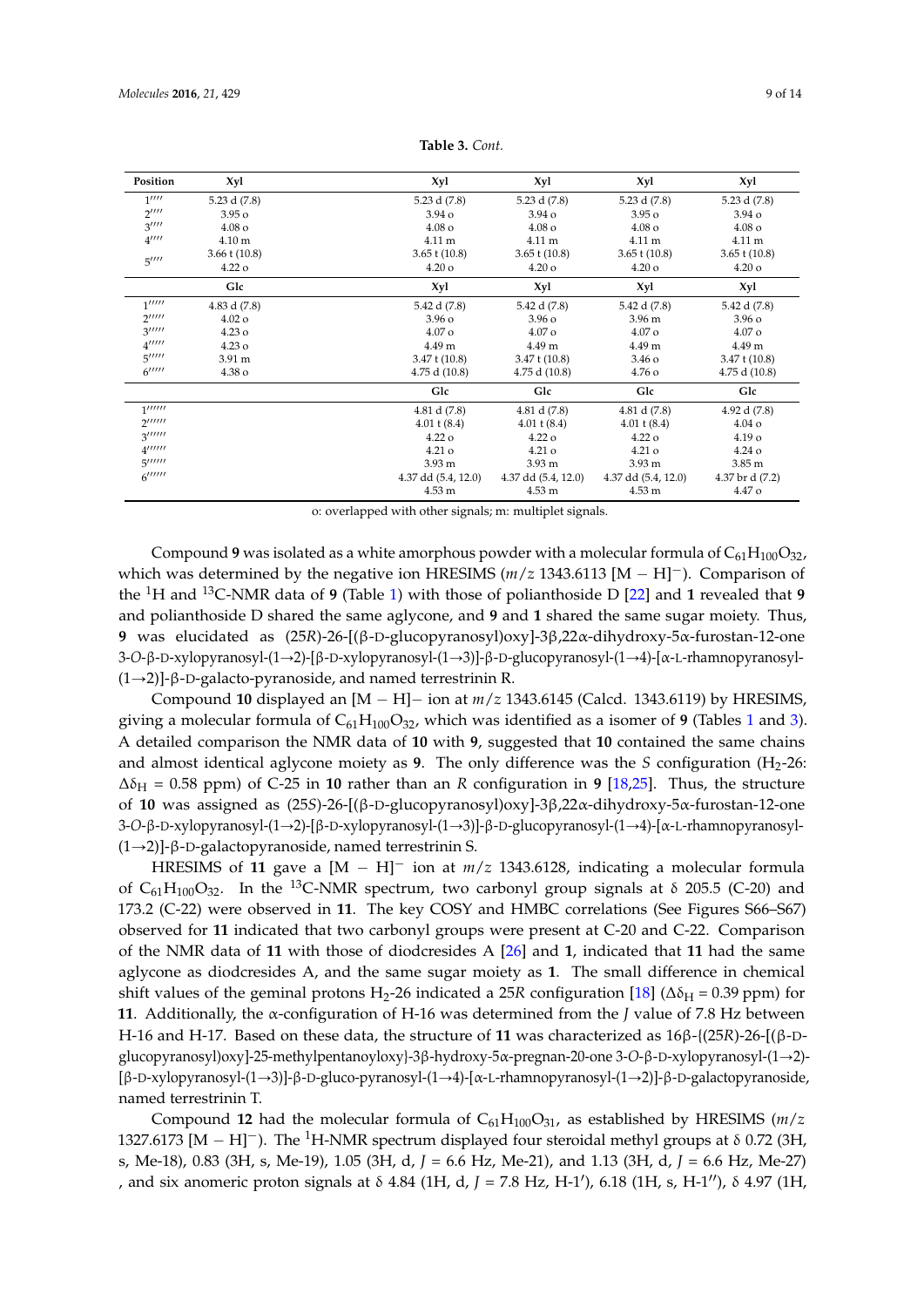d, *J* = 7.8 Hz, H-1<sup>111</sup>), 5.23 (1H, d, *J* = 7.8 Hz, H-1<sup>1111</sup>), 5.42 (1H, d, *J* = 7.8 Hz, H-1<sup>11111</sup>), and 4.92 (1H, d,  $J = 7.8$  Hz, H-1<sup> $1111111$ </sup>), as well as six anomeric carbon signals at  $\delta$  100.2, 102.0, 105.4, 105.1, 105.8 and 106.4. The sugar units and their configurations was identified by GC analysis after acidic hydrolysis, as well as the large coupling constants. Furthermore, the NMR data of **12** were similar to those of a known spirostanol saponin, 25R-tribulosin [\[27\]](#page-13-10), with an additional sugar group at the aglycone. The additional sugar group positioned at C-24 was confirmed by the long-range correlations between H-1 $^{\prime\prime\prime\prime\prime\prime\prime}$  (δ 4.92) and C-24 (δ 81.6) in the HMBC spectrum (See Figure S72). Additionally, the ROSEY correlations (See Figure S74) from H-23ax to H-24 and H-20, and from H-26ax to H-24 and H-16, the *J* value of 12.6 Hz (H-24/H-23ax), and chemical shifts of C-23 (δ 40.9) suggested the 24S configuration of **12** [\[7](#page-12-10)[,12,](#page-12-5)[28\]](#page-13-11). On the basis of the foregoing evidence, the structure of **12** was established as (25*S*)-24-[(β-D-glucopyranosyl)oxy]-5α-spirost-3β-ol 3-O-β-D-xylopyranosyl-(1→2)-[β-Dxylopyranosyl-(1→3)]-β-D-glucopyranosyl-(1→4)-[α-L-rhamnopyranosyl-(1→2)]-β-D-galactopyranoside, named terrestrinin U.

## **3. Experimental Section**

#### *3.1. General Information*

Optical rotations were obtained on a 341 digital polarimeter (Perkin-Elmer, Waltham, MA, USA). IR and UV spectra were recorded on FTIR-8400S (Shimadzu Corp., Tokyo, Japan) and UV2550 spectrometer (Shimadzu Corp.), respectively. HRESIMS were recorded on Synapt Q/TOF MS (Waters Corp., Milford, MA, USA). NMR spectra (<sup>1</sup>H at 600 MHz and <sup>13</sup>C at 150 MHz) were taken on a UNITY INOVA 600 spectrometer (Varian, Palo Alto, CA, USA) in pyridine-*d*<sup>5</sup> solution, and the chemical shifts are given in ppm on the δ scale with tetramethylsilane (TMS) as an internal standard. HPLC separations were performed using a Waters 2695 series instrument equipped with an analytical Venusil XBP C18 column (250  $\times$  4.6 mm, 5 µm, Agela Technologies, Tianjin, China), a YMC (250  $\times$  10 mm, 5 µm, Kyoto, Japan) preparative column, and ELSD 2000 evaporative light-scattering detector (Alltech, Lexigton, KY, USA). ODS gel (50 µm, YMC), Sephadex LH-20 (Pharmacia, Uppsala, Sweden), and MCI gel (CHP 20P, 75-150 µm, Mitsubishi Chemical Corporation, Tokyo, Japan) were used for column chromatography. TLC was carried out on silica gel GF254 (Yantai Chemical Inst., Yantai, China) plates, and spots were visualized under UV light (254 or 365 nm) or by spraying with  $10\%$  H<sub>2</sub>SO<sub>4</sub> in 95% EtOH followed by heating.

#### *3.2. Plant Material*

The fresh whole plant of *T. terrestris* was collected from Beijing, China in July 2013, and authenticated by Prof. Bao-Lin Guo (Institute of Medicinal Plant Development, Chinese Academy of Medical Science and Peking Union Medical College). A voucher specimen (No. 20130726) has been deposited at the Herbarium of the Beijing Institute of Radiation Medicine, Beijing, China.

#### *3.3. Extraction and Isolation*

The fresh whole plant (20 kg) of *T. terrestris* was cut into small pieces and refluxed with 75% (*v*/*v*) EtOH (40 L  $\times$  1 h, 2 times). The combined extract was evaporated under reduced pressure and then separated by column chromatography (CC) on macroporous resin SP825 eluting with 5%, 60% and 90% EtOH in succession. The 60% EtOH eluate fraction was separated on a silica-gel column using gradient solvents of CHCl<sub>3</sub>–MeOH–H<sub>2</sub>O (15:1:0.01, 9:1:0.01 and 2:1:0.01,  $v/v$ ) to give five fractions (Fr. A-E). Fr. B were subjected to ODS CC eluted with MeCN–H2O (20:86, *v*/*v*) and semi-preparative HPLC with MeCN–H2O (19:81, *v*/*v*) to yield **16** (4.7 mg) and **17** (21.1 mg). Fr. C was subjected to column chromatography (CC) over MCI silica gel eluted with EtOH–H2O (25:75 to 55:45, *v*/*v*) to give five subfractions (Fr. C<sub>1</sub> to Fr. C<sub>3</sub>). Fr. C<sub>2</sub> was subjected to ODS CC (20% MeCN in H<sub>2</sub>O) to give three subfractions Fr.  $C_{2-1}$  to Fr.  $C_{2-3}$ . Fr.  $C_{2-2}$  was purified by ODS semi-preparative HPLC (MeCN–H<sub>2</sub>O, 25:75,  $v/v$ ) to afford 18 (54.5 mg). Fr.  $C_{2-3}$  was further purified by semi-preparative HPLC eluted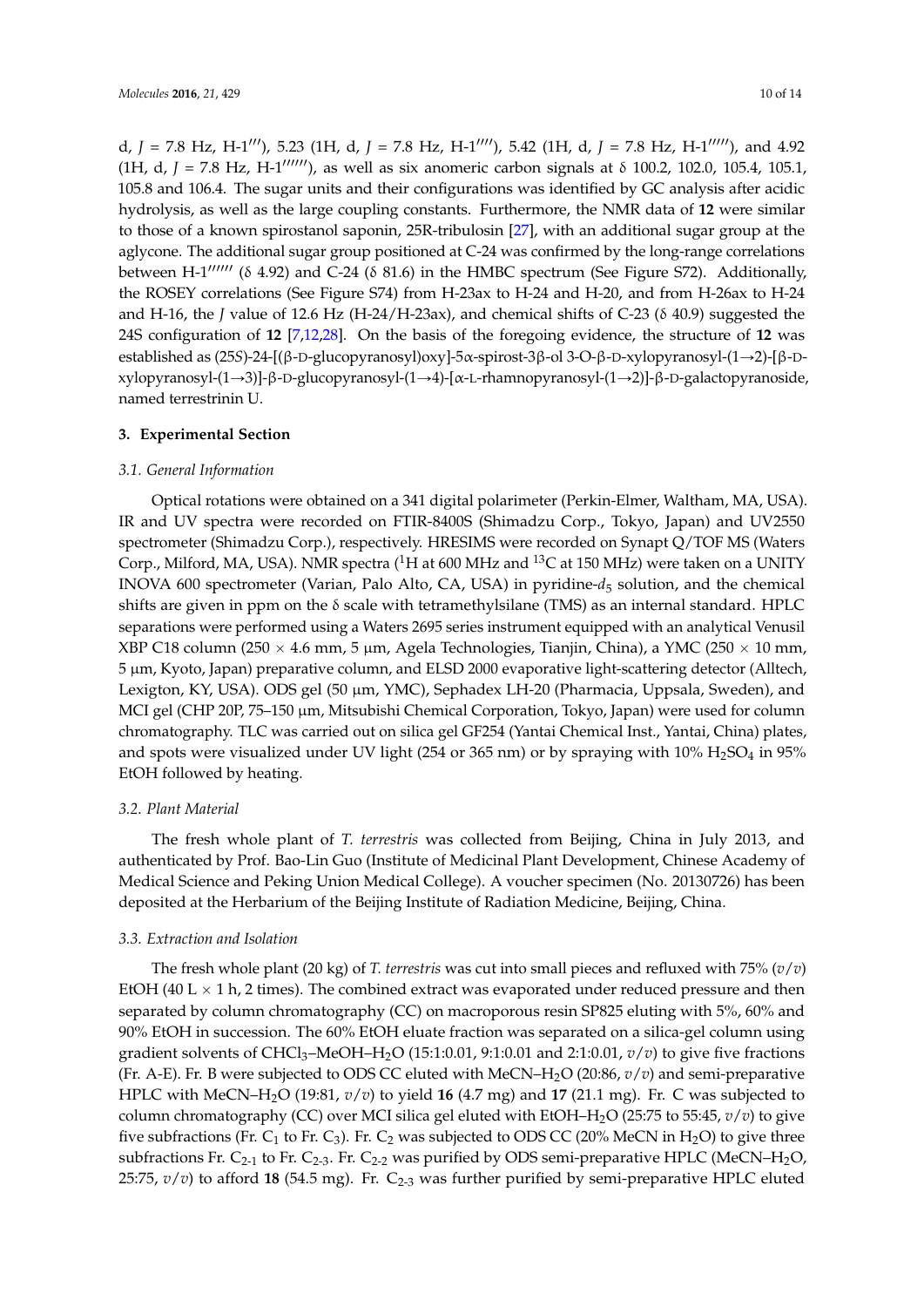with MeCN–H<sub>2</sub>O (22: 78,  $v/v$ ) to yield 4 (16.0 mg) and 5 (15.3 mg). Fr. C<sub>3</sub> was separated on an MCI-gel column with Me<sub>2</sub>CO–H<sub>2</sub>O (32:68,  $v/v$ ) and was purified by semi-preparative HPLC with Me2CO-H2O (29:71) to yield **19** (110.8 mg). Fr. D was fractioned by ODS chromatography (23%–30% MeCN in H<sub>2</sub>O) to give three subfractions (Fr. D<sub>1</sub> to Fr. D<sub>3</sub>). Fr. D1 was further purified successively by ODS semi-preparative HPLC (MeCN–H2O, 22:78, *v*/*v*) to yield **10** (10.4 mg) and **9** (70.5 mg). Fr.  $D_2$  was purified by semi-preparative HPLC with MeCN–H<sub>2</sub>O (24:76,  $v/v$ ) to yield 3 (4.8 mg). Fr.  $D_3$ was separated by an ODS column eluted with MeOH–H2O (28:72, *v*/*v*), and then was purified by semi-preparative HPLC with MeCN–H2O (24:76, *v*/*v*) to yield **11** (5.8 mg), **1** (4.4 mg), and **2** (5.0 mg). Fr. E was subjected to ODS silica-gel CC with a gradient mixture of MeCN-H2O, (32:68 to 40:60, *v*/*v*) as elute, and three fractions were obtained (Fr.  $E_1$  to Fr.  $E_3$ ). Fr.  $E_1$  was purified by semi-preparative HPLC with MeCN-H2O (32:68) to yield **12** (60.7 mg), **6** (125.4 mg), and **7** (17.0 mg), and Fr. E<sup>2</sup> was purified by semi-preparative HPLC with MeCN-H2O (35:75) to yield **13** (9.3 mg), **8** (7.4 mg), and **15** (81.1 mg), respectively. Fr.  $E_2$  was purified successively by semi-preparative HPLC using MeCN-H<sub>2</sub>O (34:66, *v*/*v*) as mobile phase to afford **14** (6.2 mg).

*Terrestrinin* J (1): White amorphous powder,  $\alpha_{\text{D}}^{20}$  –62.4 (*c* 0.067, MeOH), HR-ESI-MS (neg.): *m*/*z* 1327.6162 [M – H]<sup>-</sup> (Calcd for C<sub>61</sub>H<sub>99</sub>O<sub>31</sub>, 1327.6170), ESI-MS (pos.):  $m/z$  1311.6 [M + H – H<sub>2</sub>O]<sup>+</sup>, 1179.6 [M + H  $-$  H<sub>2</sub>O  $-$  132]<sup>+</sup>, 1017.5 [M + H  $-$  H<sub>2</sub>O  $-$  132  $-$  162]<sup>+</sup>, 885.5 [M + H  $-$  H<sub>2</sub>O  $-$  2  $\times$  132  $162]^+$ , 739.4 [M + H - H<sub>2</sub>O - 2  $\times$  132 - 162 - 146]<sup>+</sup>, 577.4 [M + H - H<sub>2</sub>O - 2  $\times$  132 - 2  $\times$  162 - 146]<sup>+</sup>,  $415.3$  [M + H  $-$  H<sub>2</sub>O  $-$  2  $\times$  132  $-$  3  $\times$  162  $-$  146]<sup>+</sup>, <sup>13</sup>C-NMR (pyridine- $d_5$ ) and <sup>1</sup>H-NMR (pyridine- $d_5$ ) data see Tables [1](#page-4-0) and [2.](#page-5-0)

*Terrestrinin K* (2): White amorphous powder,  $\lbrack \alpha \rbrack_{D}^{20}$  –64.5 (*c* 0.071, MeOH), HR-ESI-MS (neg.):  $m/z$ 1327.6230 [M – H]<sup>-</sup> (Calcd for  $C_{61}H_{99}O_{31}$ , 1327.6170), ESI-MS (pos.):  $m/z$  1311.64 [M + H – H<sub>2</sub>O]<sup>+</sup>, 1179.6 [M + H  $-$  H<sub>2</sub>O  $-$  132]<sup>+</sup>, 885.5 [M + H  $-$  H<sub>2</sub>O  $-$  2  $\times$  132  $-$  162]<sup>+</sup>, 739.4 [M + H  $-$  H<sub>2</sub>O  $-$  2  $\times$  132  $- \ 162 - 146]^+$ , 577.4  $\rm [M + H - H_2O - 2 \times 132 - 2 \times 162 - 146]^+$ , 415.3  $\rm [M + H - H_2O - 2 \times 132 - 3$  $\times$  [1](#page-4-0)62 – 146]<sup>+</sup>, <sup>13</sup>C-NMR (pyridine- $d_5$ ) and <sup>1</sup>H-NMR (pyridine- $d_5$ ) data see Tables 1 and [2.](#page-5-0)

*Terrestrinin L* (3): White amorphous powder,  $[\alpha]_D^{20}$  –35.8 (*c* 0.059, MeOH), HR-ESI-MS (neg.): *m*/*z* 1327.6105 [M – H]<sup>-</sup> (Calcd for C<sub>61</sub>H<sub>99</sub>O<sub>31</sub>, 1327.6170), ESI-MS (pos.):  $m/z$  1311.6 [M + H – H<sub>2</sub>O]<sup>+</sup>, 1149.6 [M + H  $-$  H<sub>2</sub>O  $-$  162]<sup>+</sup>, 1017.6 [M + H  $-$  H<sub>2</sub>O  $-$  162  $-$  132]<sup>+</sup>, 885.5 [M + H  $-$  H<sub>2</sub>O  $-$  162  $-$  2  $\times$  $132]^+$ , 723.4 [M + H - H<sub>2</sub>O - 2  $\times$  162 - 2  $\times$  132]<sup>+</sup>, 577.4 [M + H - H<sub>2</sub>O - 2  $\times$  162 - 2  $\times$  132 - 146]<sup>+</sup>, 415.3 [M + H  $-$  H<sub>2</sub>O  $-$  3  $\times$  162  $-$  2  $\times$  132  $-$  146]<sup>+</sup>, <sup>13</sup>C-NMR (pyridine- $d_5$ ) and <sup>1</sup>H-NMR (pyridine- $d_5$ ) data see Tables [1](#page-4-0) and [2.](#page-5-0)

*Terrestrinin M* (4): White amorphous powder, [α] $^{20}_{\rm D}$ –31.3 (*c* 0.064, MeOH), HR-ESI-MS (neg.): *m/z m/z* 1211.5687 [M – H]<sup>-</sup> (Calcd for C<sub>56</sub>H<sub>91</sub>O<sub>28</sub>, 1211.5697), ESI-MS (pos.):  $m/z$  1195.57 [M + H – H<sub>2</sub>O]<sup>+</sup>, 1033.52 [M + H - H<sub>2</sub>O - 162]<sup>+</sup>, 901.48 [M + H - H<sub>2</sub>O - 162 - 132]<sup>+</sup>, 739.43 [M + H - H<sub>2</sub>O - 2 × 162  $-132$ ]<sup>+</sup>, 577.37 [M + H – H<sub>2</sub>O – 3 × 162 – 132]<sup>+</sup>, 415.32 [M + H – H<sub>2</sub>O – 4 × 162 – 132]<sup>+</sup>, <sup>13</sup>C-NMR (pyridine- $d_5$ ) and <sup>[1](#page-4-0)</sup>H-NMR (pyridine- $d_5$ ) data see Tables 1 and [2.](#page-5-0)

*Terrestrinin* N (5): White amorphous powder,  $\alpha \vert_{D}^{20}$  –26.0 (*c* 0.065, MeOH), HR-ESI-MS (neg.): *m*/*z* 1211.5709 [M – H]<sup>-</sup> (Calcd for C<sub>56</sub>H<sub>91</sub>O<sub>28</sub>, 1211.5697), ESI-MS (pos.):  $m/z$  1195.6 [M + H – H<sub>2</sub>O]<sup>+</sup>, 1033.5 [M + H - H<sub>2</sub>O - 162]<sup>+</sup>, 901.5 [M + H - H<sub>2</sub>O - 162 - 132]<sup>+</sup>, 739.4 [M + H - H<sub>2</sub>O - 2 × 162  $-132$ ]<sup>+</sup>, 577.4 [M + H – H<sub>2</sub>O – 3 × 162 – 132]<sup>+</sup>, 415.3 [M + H – H<sub>2</sub>O – 4 × 162 – 132]<sup>+</sup>, <sup>13</sup>C-NMR (pyridine- $d_5$ ) and <sup>[1](#page-4-0)</sup>H-NMR (pyridine- $d_5$ ) data see Tables 1 and [2.](#page-5-0)

*Terrestrinin* O (6): White amorphous powder,  $[\alpha]_D^{20}$ –43.3 (*c* 0.069, MeOH), HR-ESI-MS (neg.): *m*/*z* 1195.5730  $[M - H]^-$  (Calcd for C<sub>56</sub>H<sub>91</sub>O<sub>27</sub>, 1195.5748), ESI-MS (pos.):  $m/z$  1035.5  $[M + H - 162]^+$ , 741.4  $[{\rm M} + {\rm H} - 2 \times 162 - 132]^+$ , 579.4  $[{\rm M} + {\rm H} - 2 \times 162 - 2 \times 132]^+$ , 417.3  $[{\rm M} + {\rm H} - 3 \times 162 - 2 \times 132]^+$ , <sup>[1](#page-4-0)3</sup>C-NMR (pyridine- $d_5$ ) and <sup>1</sup>H-NMR (pyridine- $d_5$ ) data see Tables 1 and [2.](#page-5-0)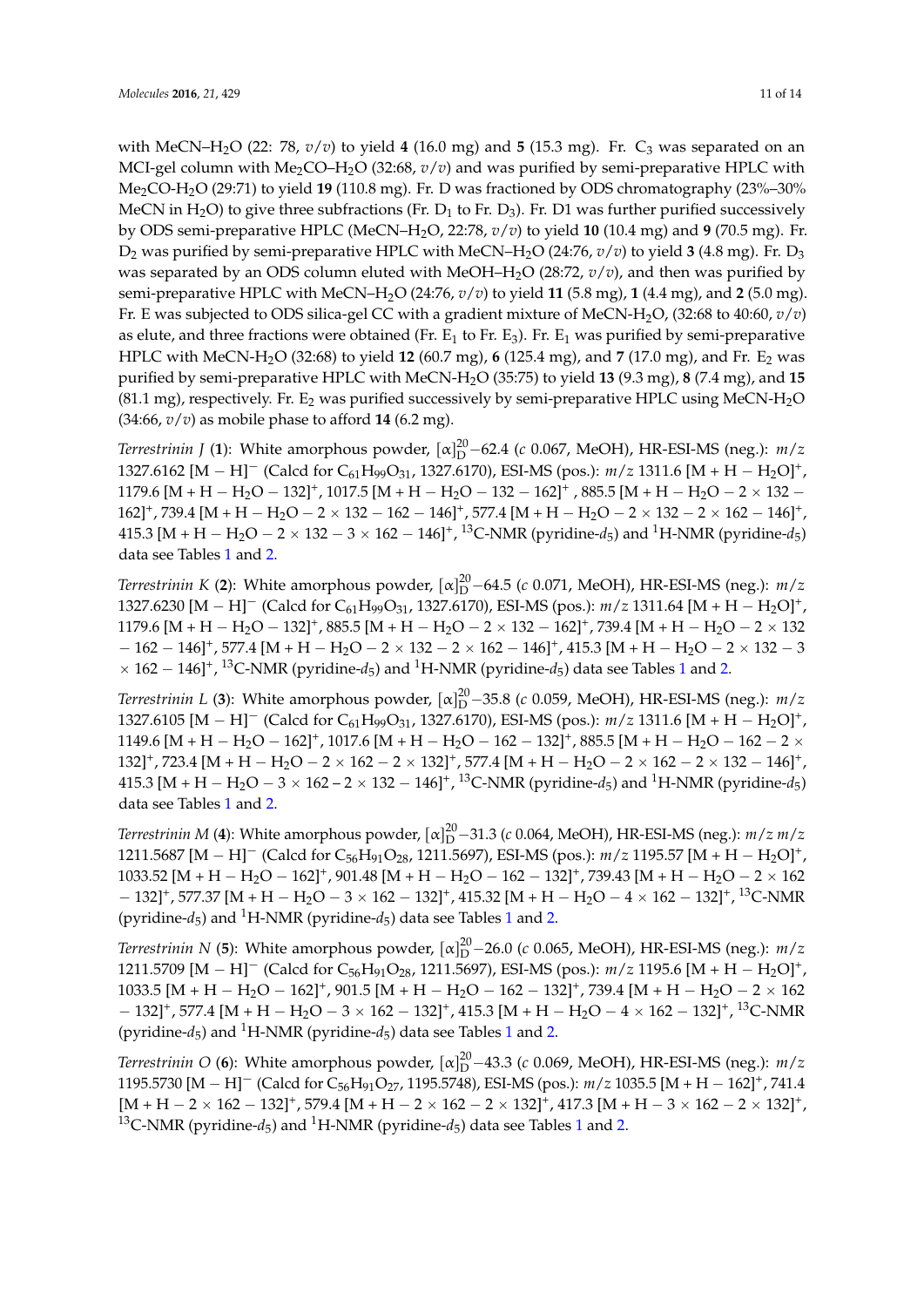*Terrestrinin P* (7): White amorphous powder,  $[\alpha]_D^{20}$  –42.0 (*c* 0.067, MeOH), HR-ESI-MS (neg.): *m*/*z* 1193.5640  $[M - H]^-$  (Calcd for C<sub>56</sub>H<sub>89</sub>O<sub>27</sub>, 1193.5591), ESI-MS (pos.):  $m/z$  1033.5  $[M + H - 162]^+$ , 739.4  ${\rm [M+H-2\times 162-132]^+}$ , 577.4  ${\rm [M+H-2\times 162-2\times 132]^+}$ , 415.3  ${\rm [M+H-3\times 162-2\times 132]^+}$ , <sup>[1](#page-4-0)3</sup>C-NMR (pyridine- $d_5$ ) and <sup>1</sup>H-NMR (pyridine- $d_5$ ) data see Tables 1 and [3.](#page-8-0)

*Terrestrinin* Q (8): White amorphous powder,  $\alpha_{D}^{20}$ +8.8 (*c* 0.069, MeOH), HR-ESI-MS (neg.): *m*/*z* 633.3265 [M + HCOO]<sup>-</sup> (Calcd for C<sub>34</sub>H<sub>49</sub>O<sub>11</sub>, 633.3275), ESI-MS (pos.):  $m/z$  427.29 [M + H - 162]<sup>+</sup>, <sup>[1](#page-4-0)3</sup>C-NMR (pyridine- $d_5$ ) and <sup>1</sup>H-NMR (pyridine- $d_5$ ) data see Tables 1 and [3.](#page-8-0)

*Terrestrinin R* (9): White amorphous powder,  $\lbrack \alpha \rbrack_{D}^{20} - 49.1$  (*c* 0.077, MeOH), HR-ESI-MS (neg.):  $m/z$ 1343.6113 [M – H]<sup>-</sup> (Calcd for C<sub>61</sub>H<sub>99</sub>O<sub>32</sub>, 1343.6119), ESI-MS (pos.):  $m/z$  1327.7 [M + H – H<sub>2</sub>O]<sup>+</sup>, 1195.6 [M + H - H<sub>2</sub>O - 132]<sup>+</sup>, 901.5 [M + H - H<sub>2</sub>O - 2 × 132 - 162]<sup>+</sup>, 739.4 [M + H - H<sub>2</sub>O - 2 × 132  $-$  2  $\times$  162]<sup>+</sup>, 593.4 [M + H  $-$  H<sub>2</sub>O  $-$  2  $\times$  132  $-$  2  $\times$  162  $-$  146]<sup>+</sup>, 431.3 [M + H  $-$  H<sub>2</sub>O  $-$  2  $\times$  132  $-$  3  $\times$  $162 - 146$  $162 - 146$ <sup> $\uparrow$ </sup>, <sup>13</sup>C-NMR (pyridine- $d_5$ ) and <sup>1</sup>H-NMR (pyridine- $d_5$ ) data see Tables 1 and [3.](#page-8-0)

*Terrestrinin S* (10): White amorphous powder,  $\alpha_{\text{D}}^{20}$  –43.5 (*c* 0.067, MeOH), HR-ESI-MS (neg.): *m*/*z* 1343.6145 [M – H]<sup>-</sup> (Calcd for C<sub>61</sub>H<sub>99</sub>O<sub>32</sub>, 1343.6119), ESI-MS (pos.):  $m/z$  1327.7 [M + H – H<sub>2</sub>O]<sup>+</sup>, 1195.6 [M + H - H<sub>2</sub>O - 132]<sup>+</sup>, 901.5 [M + H - H<sub>2</sub>O - 2 × 132 - 162]<sup>+</sup>, 739.4 [M + H - H<sub>2</sub>O - 2 × 132  $-$  2  $\times$  162]<sup>+</sup>, 593.4 [M + H  $-$  H<sub>2</sub>O  $-$  2  $\times$  132  $-$  2  $\times$  162  $-$  146]<sup>+</sup>, 431.3 [M + H  $-$  H<sub>2</sub>O  $-$  2  $\times$  132  $-$  3  $\times$  $162 - 146$  $162 - 146$ ]<sup>+</sup>, <sup>13</sup>C-NMR (pyridine- $d_5$ ) and <sup>1</sup>H-NMR (pyridine- $d_5$ ) data see Tables 1 and [3.](#page-8-0)

*Terrestrinin T* (11): White amorphous powder,  $\alpha_{\text{ID}}^{20}$  –52.5 (*c* 0.067, MeOH), HR-ESI-MS (neg.): *m*/*z* 1343.6128 [M – H]<sup>-</sup> (Calcd for C<sub>61</sub>H<sub>99</sub>O<sub>32</sub>, 1343.6119), ESI-MS (pos.):  $m/z$  1213.60 [M + H – 132]<sup>+</sup>,  $1051.6 \text{ [M + H - 132 - 162]}^+$ ,  $919.5 \text{ [M + H - 2 \times 132 - 162]}^+$ ,  $757.4 \text{ [M + H - 2 \times 132 - 2 \times 162]}^+$ , 611.4 [M + H  $-$  2  $\times$  132  $-$  2  $\times$  162  $-$  146]<sup>+</sup>, 449.3 [M + H  $-$  2  $\times$  132  $-$  3  $\times$  162  $-$  146]<sup>+</sup>, <sup>13</sup>C-NMR (pyridine- $d_5$ ) and <sup>[1](#page-4-0)</sup>H-NMR (pyridine- $d_5$ ) data see Tables 1 and [3.](#page-8-0)

*Terrestrinin U* (**12**): White amorphous powder,  $\alpha_{\text{ID}}^{20}$  –71.3 (*c* 0.067, MeOH), HR-ESI-MS (neg.): *m*/*z* 1327.6173  $[M - H]^-$  (Calcd for C<sub>61</sub>H<sub>99</sub>O<sub>31</sub>, 1327.6170), ESI-MS (pos.):  $m/z$  1149.6  $[M + H - H_2O 162]^+$ , 903.5 [M + H - H<sub>2</sub>O - 162 - 146]<sup>+</sup>, 723.4 [M + H - H<sub>2</sub>O - 2 × 162 - 2 × 132]<sup>+</sup>, 577.4 [M + H  $- H_2O - 2 \times 162 - 2 \times 132 - 146$ ]<sup>+</sup>, 415.3 [M + H – H<sub>2</sub>O – 3  $\times$  162 – 2  $\times$  132 – 146]<sup>+</sup>, <sup>13</sup>C-NMR (pyridine- $d_5$ ) and <sup>[1](#page-4-0)</sup>H-NMR (pyridine- $d_5$ ) data see Tables 1 and [3.](#page-8-0)

## *3.4. Acid Hydrolysis and Sugar Analysis*

Isolates (2.0 mg each for compounds **1**–**12**) were individually hydrolyzed in 2N CF3COOH (5 mL) and heated at 95 °C for 5 h. After extraction with CH<sub>2</sub>Cl<sub>2</sub> (5 mL) three times, the aqueous layer was repeatedly evaporated to dryness with EtOH until neutral and then the residue of the sugars in pyridine (1 mL) was added to L-cysteine methyl ester hydrochloride (3.0 mg), and the mixture was stirred at 60 °C for 1 h. Furthermore, HMDS-TMCS (hexamethyldisilazane–trimethylchlorosilane) (0.6 mL) was added and then kept at 60  $^{\circ}$ C for 0.5 h. Finally, the supernatant was analyzed by GC under the following conditions: 6890 gas chromatograph (Agilent Technologies, Santa Clara, CA, USA); HP-5 capillary column; column temperature: 180 °C/250 °C, programmed increase, 15 °C/min; 5973 mass spectrograph detector; carrier gas:  $N_2$  (1 mL/min); injection and detector temperature: 250 °C; injection volume:  $1.0 \mu L$ , split ratio:  $1/50$ . The derivatives of L-rhamnose, D-xylose D-glucose, and D-galactose were detected, with the following retention times,  $t_R$  (min): D-xylose (15.05 and 16.90), L-rhamnose (16.65 and 18.45), D-glucose (20.19 and 20.95), and D-galactose (20.80 and 22.48) compared the retention times with those of standard samples, respectively.

### **4. Conclusions**

In conclusion, twelve new steroidal glycosides, including eleven furostanol saponins **1**–**11** and one spirostanol saponin **12**, were isolated from the fresh whole plant of *T. terrestris*, as well as seven known steroidal saponins **13**–**19**. Their structures were elucidated by extensive analysis of spectroscopic methods including 1D and 2D NMR experiments (HSQC, HMBC, COSY, and ROESY), and HRESIMS.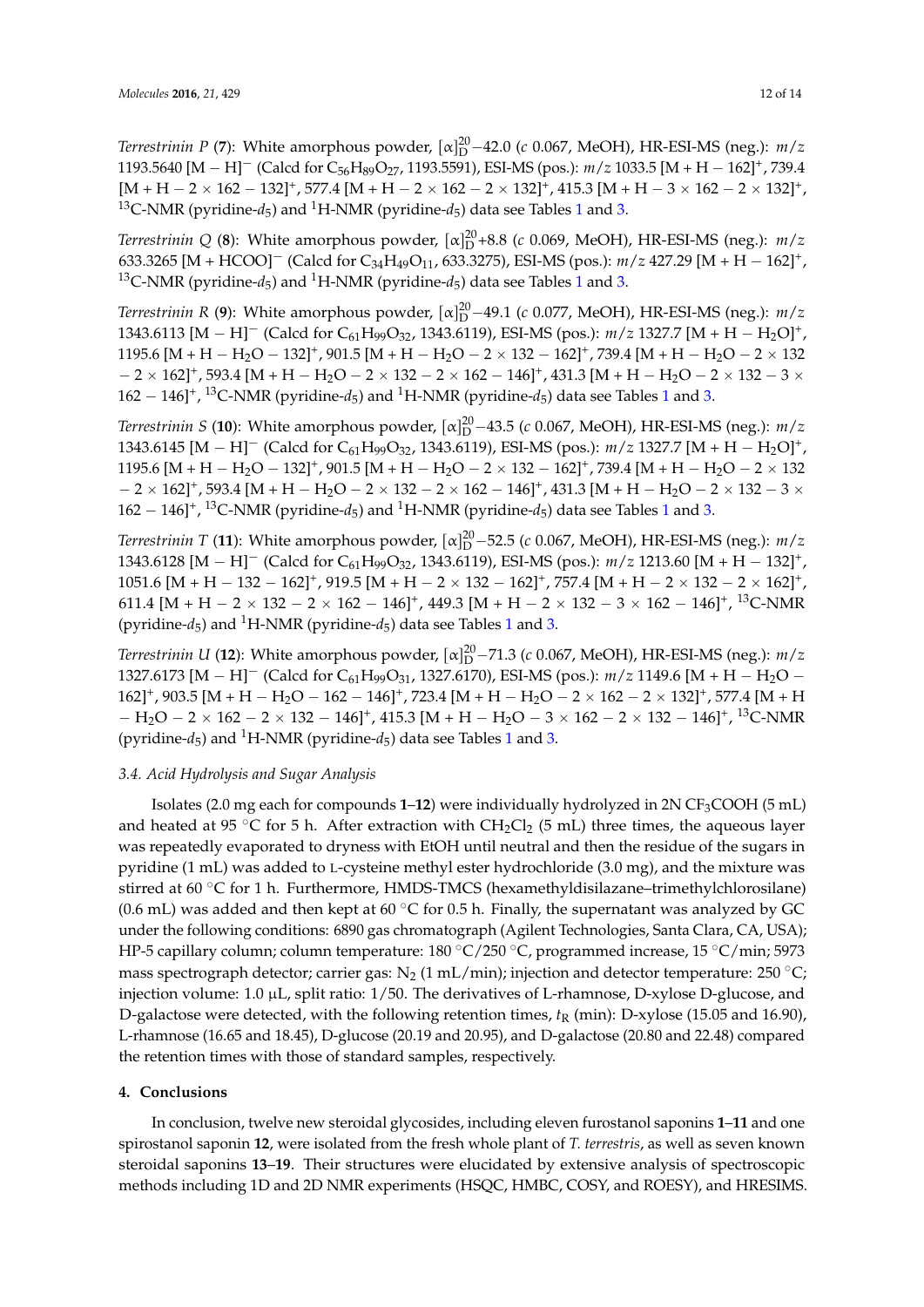Among them, the aglycone of compound **1** found in this study has a rare aglycone with an unsaturation between C-7 and C-8. In addition, compounds **13**, **16** and **17** were isolated as monomeric form for the first time. This work could be helpful to investigate on the bioactive compounds from *T. terrestris*.

**Supplementary Materials:** Supplementary materials can be accessed at: http://www.mdpi.com/1420-3049/21/ 4/429/s1.

**Acknowledgments:** This research was financially supported by National Natural Science Foundation of China Union Foundation (No. 81373938) and Beijing Natural Science Foundation of China Union Foundation (No. 7152114).

**Author Contributions:** Zhen-Fang Wang, Bing-Bing Wang, and Xin-Guang Sun performed the isolation and structure elucidation of the constituents. Yan Sun and Xin-Bo Song contributed in the interpretation of the spectra and also part of the preparation of the manuscript. Yang Zhao, Fang-Xu Wang and Rui-Jie Guo partially contributed the structure elucidation, analyzed the data and together with Xin-Guang Sun and Hai-Li Xin prepared the manuscript. Hai-Li Xin and Xin-Guang Sun planned, designed and organized the whole research of this study. All authors approved the final version of the manuscript

**Conflicts of Interest:** The authors declare no conflict of interest.

## **References**

- <span id="page-12-0"></span>1. Cai, L.F.; Wu, Y.J.; Zhang, J.G.; Pei, F.Q.; Xu, Y.J.; Xie, S.X.; Xu, D.M. Steroidal saponins from *Tribulus terrestris*. *Planta Med.* **2001**, *67*, 196–198. [\[PubMed\]](http://www.ncbi.nlm.nih.gov/pubmed/11301880)
- <span id="page-12-1"></span>2. Rogerson, S.; Riches, C.J.; Jennings, C.; Weatherby, R.P.; Meir, R.A.; Marshall-Gradisnik, S.M. The effect of five weeks of *Tribulus terrestris* supplementation on muscle strength and body composition during preseason training in elite rugby league players. *J. Strength Cond. Res.* **2007**, *21*, 348–353. [\[CrossRef\]](http://dx.doi.org/10.1519/00124278-200705000-00010)
- <span id="page-12-2"></span>3. Zhang, J.D.; Cao, Y.B.; Xu, Z.; Sun, H.H.; An, M.M.; Yan, L. *In vitro* and *in vivo* antifungal activities of the eight steroid saponins from *Tribulus terrestris* L. with potent activity against fluconazole-resistant fungal. *Biol. Pharm. Bull.* **2005**, *28*, 2211–2215. [\[CrossRef\]](http://dx.doi.org/10.1248/bpb.28.2211) [\[PubMed\]](http://www.ncbi.nlm.nih.gov/pubmed/16327151)
- <span id="page-12-3"></span>4. Sharifi, A.M.; Darabi, R.; Akbarloo, N. Study of antihypertensive mechanism of *Tribulus terrestris* in 2K1C hypertensive rats: Role of tissue ACE activity. *Life Sci.* **2003**, *73*, 2963–2971. [\[CrossRef\]](http://dx.doi.org/10.1016/j.lfs.2003.04.002) [\[PubMed\]](http://www.ncbi.nlm.nih.gov/pubmed/14519445)
- <span id="page-12-4"></span>5. Yin, H.J.; Zhou, D.Y.; Jiang, Y.R.; Luo, L.; Shi, D.Z. Effect of total saponins of Tribulus on platelet activation and carotid arterial thrombosis in hyperlidemia rats. *Chin. J. Integr. Med. Cardio-/Cerebrovasc. Dis.* **2005**, *3*, 138–140.
- 6. Kostova, I.; Dinchev, D. Saponins in *Tribulus terrestris*—Chemistry and bioactivity. *Phytochem. Rev.* **2005**, *4*, 111–137. [\[CrossRef\]](http://dx.doi.org/10.1007/s11101-005-2833-x)
- <span id="page-12-10"></span>7. Su, L.; Chen, G.; Feng, S.G.; Wang, W.; Li, Z.F.; Chen, H.; Liu, Y.X.; Pei, Y.H. Steroidal saponins from *Tribulus terrestris*. *Steroids* **2009**, *74*, 399–403. [\[CrossRef\]](http://dx.doi.org/10.1016/j.steroids.2008.12.008) [\[PubMed\]](http://www.ncbi.nlm.nih.gov/pubmed/19152803)
- <span id="page-12-9"></span>8. Bhutani, S.P.; Chibber, S.S.; Seshadri, T.R. Flavonoids of the fruits and leaves of *Tribulus pentandrus*: Constitution of tribuloside. *Phytochemistry* **1969**, *8*, 299–303. [\[CrossRef\]](http://dx.doi.org/10.1016/S0031-9422(00)85828-8)
- 9. Saleh, N.A.M.; Ahmed, A.A.; Abdalla, M.F. Flavonoid glycosides of *Tribulus pentandrus* and *Tribulus terrestris*. *Phytochemistry* **1982**, *21*, 1995–2000.
- 10. Wo, T.S.; Shi, L.S.; Kuo, S.C. Alkaloids and other constituents from *Tribulus terrestris*. *Phytochemistry* **1999**, *50*, 1411–1415.
- 11. Zhang, S.; Yang, R.J.; Li, H.; Yin, Z.Y.; Zhou, H.Y.; Li, X.W.; Jin, Y.R.; Yang, S.J. Separation and bio-activities of spirostanol saponin from *Tibulus terrestris*. *Chem. Res. Chin. Univ.* **2010**, *26*, 915–921.
- <span id="page-12-5"></span>12. Kang, L.P.; Wu, K.L.; Yu, H.S.; Pang, X.; Liu, J.; Han, L.F.; Zhang, J.; Zhao, Y.; Xiong, C.Q.; Song, X.B.; *et al*. Steroidal saponins from *Tribulus terrestris*. *Phytochemistry* **2014**, *107*, 182–189. [\[CrossRef\]](http://dx.doi.org/10.1016/j.phytochem.2014.08.003) [\[PubMed\]](http://www.ncbi.nlm.nih.gov/pubmed/25172515)
- <span id="page-12-6"></span>13. Liu, Y.; Wang, Y.M.; Sun, L.K.; Zhang, M.Q.; Xie, S.X.; Xu, D.M.; Xu, Y.J. Steroidal glycosides from the fruits of *Tribulus terrestris*. *Chem. Nat. Compd.* **2014**, *50*, 483–488. [\[CrossRef\]](http://dx.doi.org/10.1007/s10600-014-0993-x)
- <span id="page-12-7"></span>14. Wang, J.; Zu, X.Y.; Jiang, Y.Y. Five furostanol saponins from fruits of *Tribulus terrestris* and their cytotoxic activities. *Nat. Prod. Res.* **2009**, *23*, 1436–1444. [\[CrossRef\]](http://dx.doi.org/10.1080/14786410902940990) [\[PubMed\]](http://www.ncbi.nlm.nih.gov/pubmed/19809917)
- <span id="page-12-8"></span>15. Wang, Y.; Ohtani, K.; Kasai, R.; Yamasaki, K. Steroidal saponins from fruits of *Tribulus terrestris*. *Phytochemistry* **1997**, *45*, 811–817. [\[CrossRef\]](http://dx.doi.org/10.1016/S0031-9422(97)00043-5)